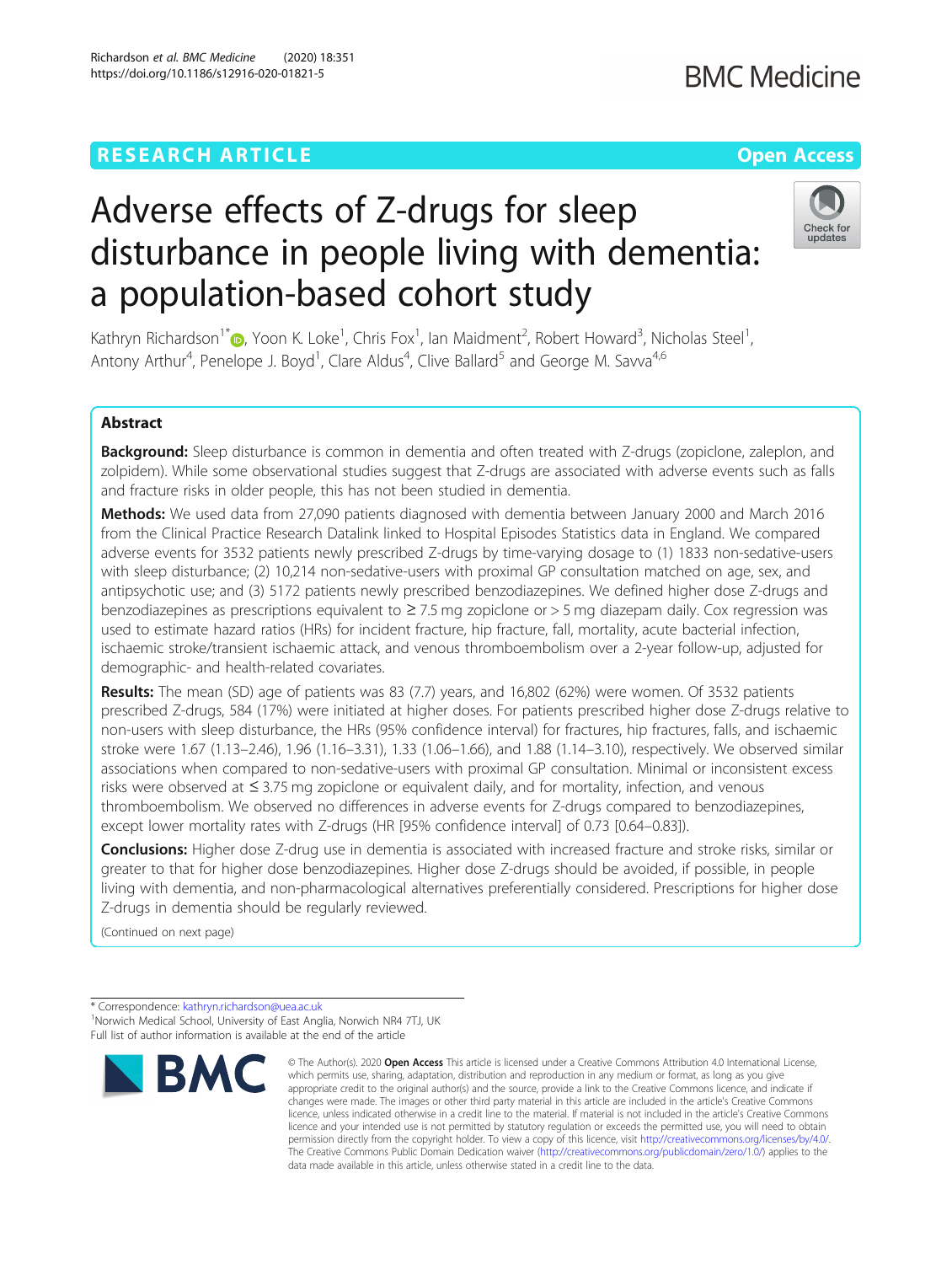#### (Continued from previous page)

Trial registration: ENCePP e-register of studies, [EUPAS18006](http://www.encepp.eu/encepp/viewResource.htm?id=18007)

Keywords: Dementia, Alzheimer disease, Cohort studies, Sleep initiation and maintenance disorders, Benzodiazepines, Zolpidem, Hip fractures, Accidental falls

#### Background

Around 60% of people living with dementia (PlwD) are affected by sleep disturbance [\[1](#page-12-0), [2\]](#page-12-0), including insomnia, fragmented night-time sleep, night-time wandering, or excessive day sleep [[3\]](#page-12-0). Sleep disturbance affects the quality of life of PlwD and their informal carers and often leads to care home admission [[4\]](#page-12-0).

Benzodiazepines are frequently used for insomnia in PlwD and act by binding to gamma-aminobutyric acid, an inhibitory neurotransmitter [[5\]](#page-12-0). Benzodiazepines are associated with a range of adverse side-effects including cognitive impairment, daytime sedation, tolerance, dependence, and falls [\[6](#page-12-0)–[9](#page-12-0)]. Z-drugs (zaleplon, zopiclone, eszopiclone, and zolpidem), a class of nonbenzodiazepine gamma-aminobutyric acid agonists, have shorter half-lives and were originally believed to be safer than benzodiazepines, but their adverse effects are increasingly recognised [\[10](#page-13-0), [11](#page-13-0)]. Observational studies report Z-drugs are associated with increased risks of falls, fractures, stroke, mortality, and infection in older adults [[12](#page-13-0)–[16](#page-13-0)]. However, these studies are generally subject to residual confounding by sleep disturbance and comorbidity. Studies have also not typically examined how the timing and dosages of Z-drugs might modify risk. More importantly, the adverse effects of Z-drugs have rarely been studied in PlwD, where these side-effects can be particularly catastrophic [[17\]](#page-13-0). A recent Cochrane review found insufficient evidence to guide drug treatment of sleep problems in dementia [[18](#page-13-0)], despite wide-scale prescribing [\[19](#page-13-0)]. In addition, the effectiveness of Z-drugs to improve sleep in older people is uncertain and considered limited [[11](#page-13-0)], with cognitive behaviour therapy demonstrated to be more effective at managing insomnia than zopiclone in older adults [\[20](#page-13-0)].

We examined the association between first Z-drug prescription and subsequent risk of falls, fractures, mortality, infection, ischaemic stroke, and venous thromboembolism in PlwD. To reduce confounding, we compared Z-drug users with (1) non-users with sleep disturbance, (2) non-users with a proximal GP consultation, and (3) new benzodiazepine users.

#### Methods

#### Study design

We performed a series of cohort studies, using data from the Clinical Practice Research Datalink (CPRD) linked to Hospital Episode Statistics (HES), Office for National Statistics (ONS) mortality data, and Index of Multiple Deprivation data in England. CPRD collates all diagnoses, referrals, and prescribing records for over 11.3 million patients broadly representative of the UK population [[21](#page-13-0)]. Diagnosis information is electronically entered as UK Read codes [[22\]](#page-13-0). HES records all diagnoses made during a hospital admission (coded using the International classification of diseases 10th revision [ICD-10]) and demographic information [\[23](#page-13-0)], and ONS provides date and cause of death (ICD-10 coded) [\[24](#page-13-0)]. The Index of Multiple Deprivation combines a number of indicators of housing, employment, income, education, and environment at the general practice level [\[25](#page-13-0)]. CPRD obtained ethical approval from a National Research Ethics Service Committee, allowing researchers to access anonymised data for observational studies upon approval from an Independent Scientific Advisory Committee.

#### Study population

We defined dementia patients by record of a dementia diagnosis in CPRD (codes in Additional file [1\)](#page-12-0) or HES (ICD-10 F00-F03, G30, G31.0 or G31.1) or prescription of a cognitive enhancer (i.e. memantine, donepezil, rivastigmine, or galantamine), occurring after January 2000 when aged  $\geq$  55 years. We excluded patients with < 3 months of 'up-to-standard' (research quality) data or with severe mental illness or Down syndrome before dementia diagnosis (codes in Additional file [1\)](#page-12-0) [[21\]](#page-13-0).

#### Exposures

Our primary exposure was new prescription of Z-drugs. We considered three comparator groups to reduce confounding [\[26](#page-13-0)]. The primary comparator was record of sleep disturbance without sedative-hypnotic prescription. Secondary comparators were (a) non-users at a proximal GP consultation and (b) new benzodiazepine users. To facilitate these comparisons, three main cohorts were constructed, with their index date as the first date after dementia diagnosis of (a) prescription for a Z-drug (World Health Organization's Anatomic Therapeutic Classification [ATC] system category N05CF), (b) prescription of any benzodiazepine (ATC N05BA or N05CD except midazolam injection), and (c) code for sleep disturbance (codes in Additional file [1](#page-12-0)) but without a concurrent sedative-hypnotic (ATC N05C or N05BA) prescription.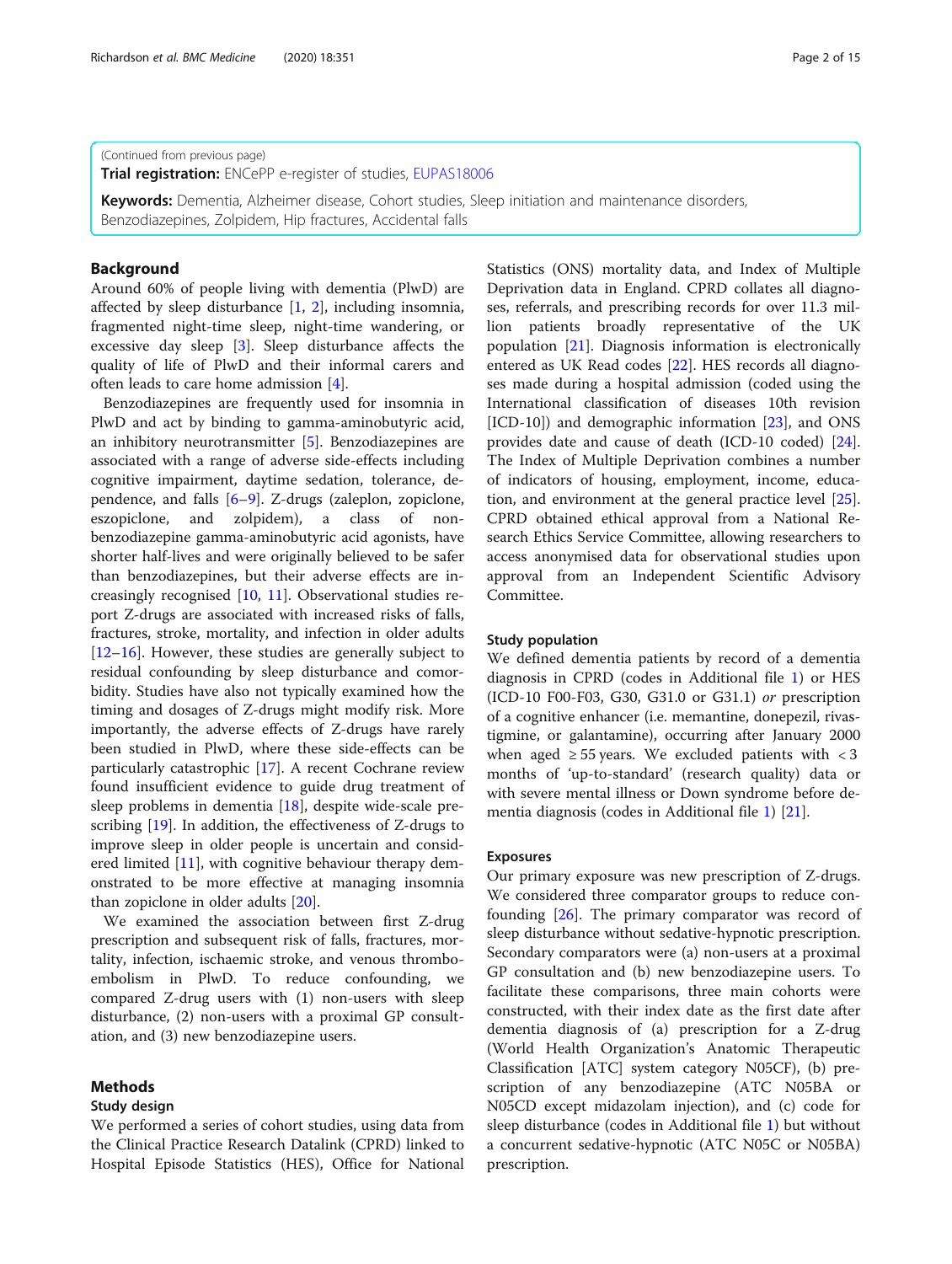Two additional cohorts were created by matching the Z-drug and BZD cohorts on age, sex, and antipsychotic use, to non-users (not prescribed sedative-hypnotics) with proximal GP consultation. We matched three nonusers to each Z-drug or benzodiazepine user, without replacement, and assigned an index date as the closest GP consultation within 1 month of the corresponding Zdrug or benzodiazepine index date. Patients could be members of different cohorts over time.

Exclusion criteria for all cohorts were  $(1)$  < 12 months data history; (2) sedative-hypnotic prescription in the last 12 months; (3) prior diagnosis of sleep apnoea, sleep-related respiratory failure, or alcohol abuse (codes in Additional file [1\)](#page-12-0); (4) prescription of multiple sedative-hypnotics; and (5) newly prescribed antipsychotics or low-dose tricyclic or related antidepressants  $(\leq 25 \text{ mg}$  amitriptyline or  $\leq 50 \text{ mg}$  trazodone per day). We additionally performed a separate validation study on the accuracy of our patient selection (details in Additional file [2](#page-12-0)). In summary, GP practices confirmed dementia diagnoses in 96% of cases; however, uncertainty was raised regarding the accuracy of those identified with sleep disturbance.

To test dose-response relationships, we determined the number of daily defined doses (DDDs) of Z-drugs and benzodiazepines at each prescription. The DDD is the assumed average maintenance dose per day for a drug based on its main indication in adults. We used DDD values from the World Health Organization's Collaborating Centre for Drug Statistics Methodology ([www.whocc.no/atc\\_ddd\\_index](http://www.whocc.no/atc_ddd_index)), where the DDDs for zopiclone, zolpidem, and zaleplon are 7.5 mg, 10 mg, and 10 mg per day, respectively. The British National Formulary recommends these daily doses for adults with insomnia, but to halve them for elderly patients. Missing dosing frequency data was assumed once daily, except diazepam where we applied the most common frequency for the product and quantity prescribed among the complete prescription data.

#### **Outcomes**

The selected outcomes were identified from previous studies or were priorities identified by our Patient and Public Involvement (PPI) group members or by an advisory group of healthcare professionals established to support this project. The main outcomes were, in order of importance: (1) incident (a) fracture in any location, (b) hip fracture, and (c) forearm/wrist/hand fracture; (2) incident fall; (3) mortality; (4) acute bacterial infection; (5) ischaemic stroke/transient ischaemic attack; and (6) venous thromboembolism. These were identified via first mention of a relevant Read code in CPRD or ICD-10 code in HES or ONS (codes in Additional file [3](#page-12-0)). We also examined further healthcare utilisation outcomes:

(7) number of (a) hospital admissions and (b) GP consultations and (8) new prescription of (a) antipsychotics, (b) antidepressants, and (c) antibiotics.

#### Covariates

We considered as potential confounders variables suspected to be linked to dementia, sleep disturbance, benzodiazepine or Z-drug use, or the outcomes examined. They were measured on the index date and covered domains of demographics, health behaviours, dementia subtype, proxies for dementia severity, proxies for sleep disturbance severity, comorbidities, recent medical history (e.g. GP consultations, hospital admissions, falls, fractures, infections, immunisations, body mass index [BMI], systolic blood pressure), and concurrent prescriptions (details in Additional file [4\)](#page-12-0).

#### Statistical analysis

The primary analysis estimated the association between new prescription of sleep disturbance medication and incidence of each outcome, compared to other groups. We followed patients until the earliest of death, leaving the GP practice, last data extraction, new sedative-hypnotic or antipsychotic prescription, 2 years post-index date, or 31 March 2016. Z-drug and benzodiazepine new users were also censored 90 days following their last Z-drug/ benzodiazepine prescription. Matched patients were additionally censored at the censoring date of their corresponding case. Specific exclusion criteria applied at the index date to reduce the chance of repeated coding of the same event are described in Additional file [5](#page-12-0) table S1.

Cox proportional hazards regression was used for binary outcomes. We used robust standard errors to account for the correlation due to repeat measurements in some patients [\[27](#page-13-0)]. The proportional hazards assumption was checked using Schoenfeld residuals [\[28](#page-13-0)]. Negative binomial regression was used to model the number of hospital admissions and GP consultations. Estimates were adjusted for age and sex and all covariates in Additional file [4](#page-12-0). Age, BMI, systolic blood pressure, duration since dementia diagnosis, index date, and number of prior GP consultations were modelled using restricted cubic splines (with five knots) to allow non-linear effects [[29\]](#page-13-0). We included an interaction between sex and BMI, due to known sex differences in the relationship between BMI and fracture risk [\[30\]](#page-13-0). Absolute risk differences of adverse events and numbers needed to harm (NNH) were estimated using standard formulae for time to event analysis [[31\]](#page-13-0).

We examined the average daily Z-drug dose over follow-up, but in post hoc secondary analysis, to reflect changes in dose, we examined time-varying daily DDDs. In the sensitivity analysis, we excluded those with record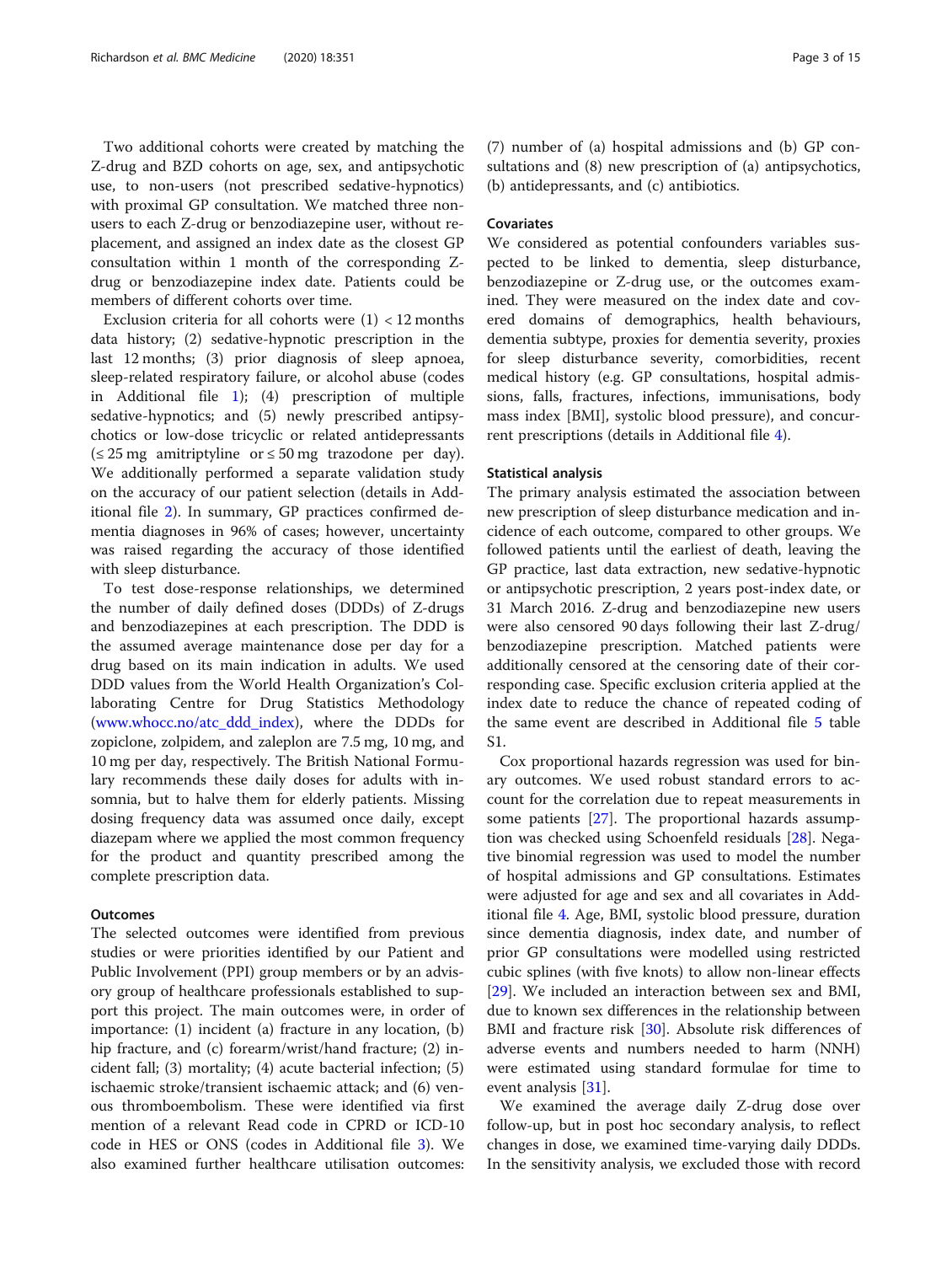of > 6 h sleep per night from the sleep-disturbance comparator group (see validation study in Additional file [2](#page-12-0) for more detail). This was to increase the chance that the sleep-disturbance group had more comparable insomnia to the Z-drug group. Finally, in the comparison of Z-drug to benzodiazepine new users, we restricted to benzodiazepines likely prescribed for sleep disturbance (loprazolam, lormetazepam, nitrazepam, temazepam, or other benzodiazepines with dosing instructions to take only at night or with a concurrent record of sleep disturbance).

Multiple imputation by chained equations was used to impute missing values of BMI, smoking, alcohol use, residence, ethnicity, and blood pressure (see Additional file  $4$  for details) [\[32](#page-13-0)]. To account for multiple outcomes tested, we used the Benjamini-Hochberg procedure to control the false discovery rate at < 5% for each analysis [\[33](#page-13-0)]. Stata version 15.1 was used throughout.

#### Results

There were 51,117 eligible dementia patients with  $\geq 12$ month data history in the linked CPRD-HES database (Additional file [5](#page-12-0) figure S1). Of these, 3532 and 5172 patients were newly prescribed Z-drugs or benzodiazepines, respectively, and met our inclusion criteria. Zdrug and benzodiazepine new users were matched to 10, 214 and 15,174 non-users, respectively. Finally, 1833 dementia patients had recorded sleep disturbance, but without prescription of sedative-hypnotics.

#### Patient characteristics

The mean (SD) age of patients at index date was 83 (7.7) years, and 16,802 (62%) were women. Patients were registered with their GP for a median (IQR) of 19 (11–32) years and diagnosed with dementia for a median (IQR) of 12 (4–25) months.

The patient cohorts were similar across measured characteristics (Table [1](#page-4-0) with missing data described in Additional file [5](#page-12-0) table S2). Recent hospital admissions were more likely among Z-drug users. Concurrent antipsychotics and antidepressants and previous benzodiazepine or Z-drug use was more likely among benzodiazepine and Z-drug users. Benzodiazepine users more frequently lived in care homes and had agitation/ psychosis and anxiety and dementia for longer. Those with sleep disturbance (no sedative-hypnotics) were more likely from a deprived neighbourhood, consume alcohol, and have urinary incontinence and insomnia history before dementia. Finally, the non-users with proximal GP consultation had more recent GP consultations and fewer recent falls and fractures.

Of 3532 patients prescribed Z-drugs, 3358 (95%) were prescribed zopiclone, with 2801 (83%) prescribed 3.75

mg daily on the index date. For 598 (17%), the prescription instructions were 'pro re nata' (PRN/as needed). Of 5172 patients prescribed benzodiazepines, the most common were diazepam  $(n = 2077, 40\%)$ , lorazepam  $(n = 1669, 32\%)$ , and temazepam  $(n = 1168, 23\%)$ . Patients were followed up for a median (IQR) of 3.5 (3.0–10.3) months and mainly censored due to no further Z-drug or benzodiazepine prescriptions. See Additional file [5](#page-12-0) table S3 for initial and follow-up doses.

#### Falls and fractures

We estimated HRs (95% CI) of 1.32 (0.99–1.75) and 1.34 (1.08–1.67) for Z-drugs and fracture compared to sleep disturbance (without sedative-hypnotics) and non-use with proximal GP consultation, respectively (Table [2](#page-7-0)). For hip fracture, the HRs (95% CI) were 1.38 (0.92–2.06) and 1.59 (1.15–2.19) for Z-drugs compared to sleep disturbance and non-use with proximal GP consultation, respectively. Z-drug use was associated with increased falls compared to nonuse with proximal GP consultation (HR 1.43, 95% CI 1.26–1.62), but not compared to sleep disturbance (HR 1.02, 95% CI 0.87–1.21). New benzodiazepine use was associated with increased fractures and falls compared to non-use with proximal GP consultation, but the HR (95% CI) for hip fractures was 1.17 (0.87– 1.57) (Additional file [5](#page-12-0) table S4). There were no large differences in fall and fracture rates between new Zdrug and benzodiazepine users (Table [2](#page-7-0)).

There was evidence of differing associations with the outcomes according to the prescribed daily dose of Zdrugs or benzodiazepines (Table [3](#page-8-0) and Additional file [5](#page-12-0) table S5). Compared to sleep disturbance without sedative-hypnotics, the adjusted HRs (95% CI) for fractures, hip fractures, and falls for Z-drug prescriptions equivalent to  $\geq$  7.5 mg zopiclone daily were 1.67 (1.13– 2.46), 1.96 (1.16–3.31), and 1.33 (1.06–1.66), respectively. The adjusted HRs (95% CI) for Z-drug prescriptions equivalent to ≤ 3.75 mg zopiclone daily and fractures, hip fractures, and falls were 1.22 (0.90–1.66), 1.21 (0.78–1.90), and 0.95 (0.80–1.13), respectively. Similar associations were observed when compared to nonusers with proximal GP consultation.

#### Absolute risks

The use of zopiclone at  $\geq 7.5$  mg or equivalent is associated with absolute annual risks of fracture of 12.4% (compared to 7.6% in the sleep disturbance cohort). For hip fracture, the corresponding figures are 6.6% annual risk associated with zopiclone at  $\geq 7.5$  mg or equivalent compared to 3.4%. This is equivalent to NNH of 21 and 32, and extra cases per 1000 treated of 48 and 32 for fractures and hip fractures, respectively.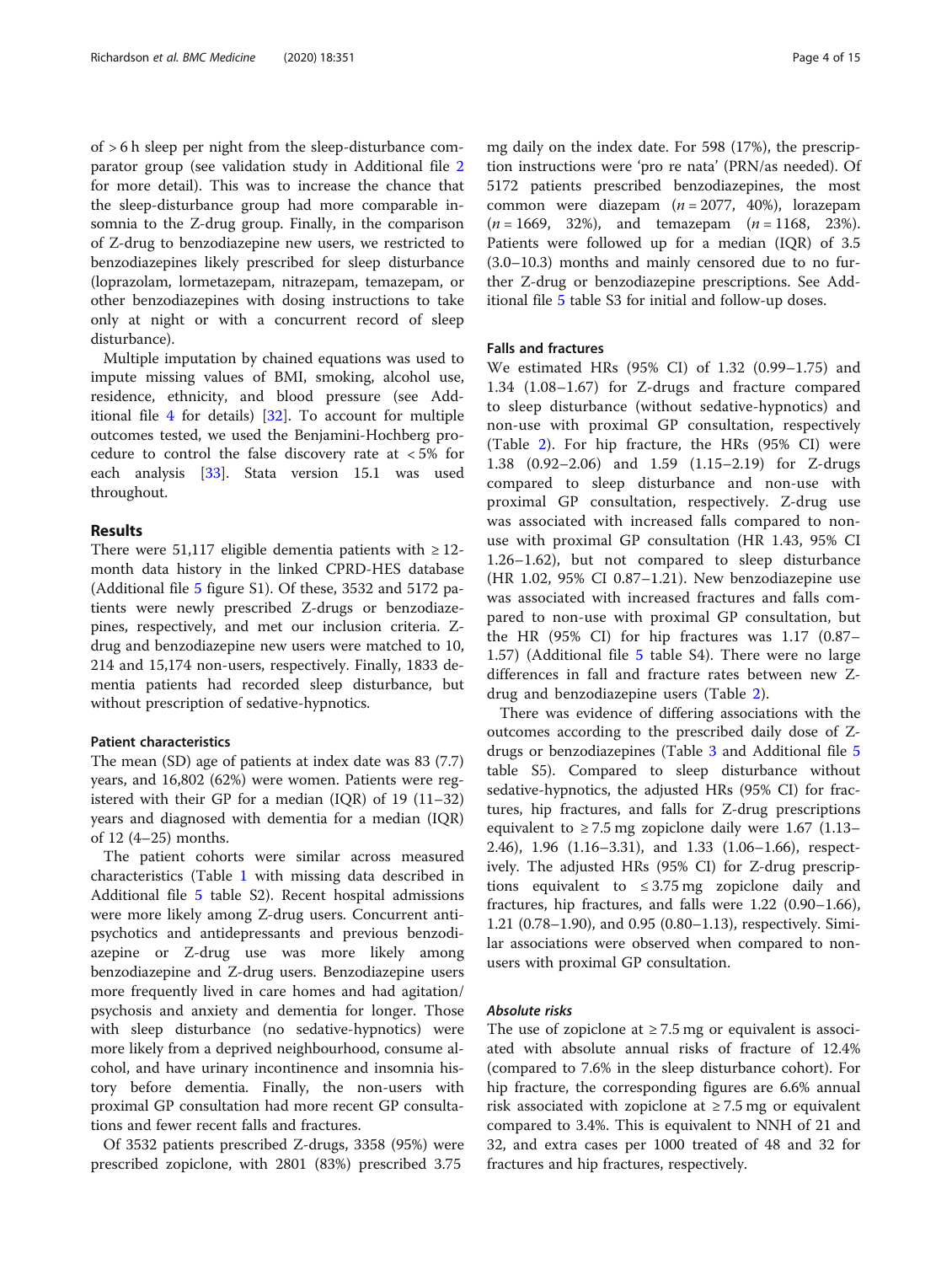|                                                 | Z-drug<br>$(n = 3532)$ |                 | $(n = 1833)$ | Sleep disturbance, no sedative-hypnotic No Z-drug, |            | proximal GP<br>consultation<br>$(n = 10,214)$ |       | Benzodiazepine<br>$(n = 5172)$ |        | No benzodiazepine,<br>proximal GP<br>consultation<br>$(n = 15, 174)$ |  |
|-------------------------------------------------|------------------------|-----------------|--------------|----------------------------------------------------|------------|-----------------------------------------------|-------|--------------------------------|--------|----------------------------------------------------------------------|--|
| Characteristic                                  | n                      | %               | n            | %                                                  | n          | %                                             | n     | %                              | n      | %                                                                    |  |
| Women                                           | 2087                   | 59%             | 1145         | 62%                                                | 6074       | 59%                                           | 3222  | 62%                            | 9491   | 63%                                                                  |  |
| Age, years <sup>a</sup>                         | 82.9                   | 7.7             | 83.1         | 7.1                                                | 83.1       | 7.5                                           | 82.5  | 7.8                            | 82.6   | 7.8                                                                  |  |
| White ethnicity <sup>b</sup>                    | 3072                   | 87%             | 1539         | 84%                                                | 8816       | 86%                                           | 4470  | 86%                            | 13,042 | 86%                                                                  |  |
| Care home <sup>b</sup>                          | 892                    | 25%             | 434          | 24%                                                | 2108       | 21%                                           | 1509  | 29%                            | 2979   | 20%                                                                  |  |
| Lives alone <sup>b</sup>                        | 760                    | 22%             | 545          | 30%                                                | 2848       | 28%                                           | 993   | 19%                            | 4785   | 32%                                                                  |  |
| GP practice area IMD quintile <sup>a</sup>      | 3.2                    | 1.4             | 3.4          | 1.4                                                | 3.1        | 1.4                                           | 3.2   | 1.4                            | 3.1    | 1.4                                                                  |  |
| Current smoker <sup>b</sup>                     | 312                    | 9%              | 142          | 8%                                                 | 722        | 7%                                            | 355   | 7%                             | 1124   | 7%                                                                   |  |
| Ex-smokerb                                      | 765                    | 22%             | 428          | 23%                                                | 2226       | 22%                                           | 1163  | 22%                            | 3322   | 22%                                                                  |  |
| Alcohol drinker <sup>b</sup>                    | 715                    | 20%             | 489          | 27%                                                | 2142       | 21%                                           | 1127  | 22%                            | 3297   | 22%                                                                  |  |
| Body mass indexa,b                              | 24.9                   | 4.9             | 24.5         | 4.6                                                | 24.9       | 4.8                                           | 24.5  | 4.8                            | 24.8   | 4.9                                                                  |  |
| Systolic blood pressure <sup>a,b</sup>          | 133.5 19.0             |                 | 133.9        | 18.8                                               | 134.3 19.1 |                                               | 133.6 | 18.9                           | 134.5  | 18.8                                                                 |  |
| <b>Dementia</b>                                 |                        |                 |              |                                                    |            |                                               |       |                                |        |                                                                      |  |
| Months since dementia<br>diagnosis <sup>c</sup> | 11.4                   | $3.6 -$<br>26.2 | 11.0         | $3.8 - 24.1$                                       | 13.5       | $5.2 -$<br>27.4                               | 15.6  | $5.1 - 32.4$                   | 10.3   | $3.7 - 22.0$                                                         |  |
| Dementia subtype                                |                        |                 |              |                                                    |            |                                               |       |                                |        |                                                                      |  |
| Alzheimer's disease                             | 1355                   | 38%             | 746          | 41%                                                | 4224       | 41%                                           | 2140  | 41%                            | 6612   | 44%                                                                  |  |
| Vascular dementia                               | 940                    | 27%             | 487          | 27%                                                | 2773       | 27%                                           | 1375  | 27%                            | 4046   | 27%                                                                  |  |
| Other/mixed dementia                            | 409                    | 12%             | 192          | 10%                                                | 1013       | 10%                                           | 600   | 12%                            | 1377   | 9%                                                                   |  |
| Unspecified dementia                            | 828                    | 23%             | 403          | 22%                                                | 2184       | 21%                                           | 1057  | 20%                            | 3139   | 21%                                                                  |  |
| Agitation/psychosis history                     | 619                    | 18%             | 409          | 22%                                                | 1261       | 12%                                           | 1363  | 26%                            | 1341   | 9%                                                                   |  |
| End of life care                                | 197                    | 6%              | 77           | 4%                                                 | 564        | 6%                                            | 416   | 8%                             | 726    | 5%                                                                   |  |
| Sleep disturbance                               |                        |                 |              |                                                    |            |                                               |       |                                |        |                                                                      |  |
| Sleep disturbance pre-<br>dementia              | 825                    | 23%             | 615          | 34%                                                | 1982       | 19%                                           | 1064  | 21%                            | 2918   | 19%                                                                  |  |
| History of benzodiazepine<br>use                | 869                    | 25%             | 222          | 12%                                                | 1376       | 13%                                           | 982   | 19%                            | 2009   | 13%                                                                  |  |
| History of Z-drug use                           | 304                    | 9%              | 113          | 6%                                                 | 597        | 6%                                            | 481   | 9%                             | 852    | 6%                                                                   |  |
| Medical history in the past year                |                        |                 |              |                                                    |            |                                               |       |                                |        |                                                                      |  |
| Falls                                           | 1003                   | 28%             | 542          | 30%                                                |            | 2165 21%                                      | 1241  | 24%                            | 3359   | 22%                                                                  |  |
| Fractures                                       | 360                    | 10%             | 131          | 7%                                                 | 657        | 6%                                            | 409   | 8%                             | 1071   | 7%                                                                   |  |
| Dizziness/unsteadiness                          | 214                    | 6%              | 127          | 7%                                                 | 652        | 6%                                            | 294   | 6%                             | 817    | 5%                                                                   |  |
| Faints/syncope                                  | 184                    | 5%              | 120          | 7%                                                 | 533        | 5%                                            | 357   | 7%                             | 712    | 5%                                                                   |  |
| Urinary tract infection/acute<br>LRTI           | 928                    | 26%             | 423          | 23%                                                | 2054       | 20%                                           | 1242  | 24%                            | 3114   | 21%                                                                  |  |
| Influenza vaccination                           | 2480                   | 70%             | 1340         | 73%                                                | 7747       | 76%                                           | 3739  | 72%                            | 11,350 | 75%                                                                  |  |
| Pneumonia vaccination                           | 166                    | 5%              | 103          | 6%                                                 | 506        | 5%                                            | 234   | 5%                             | 773    | 5%                                                                   |  |
| Physician consultations <sup>a</sup>            | 12.5                   | 10.3            | 11.2         | 9.4                                                | 14.9       | 12.7                                          | 12.9  | 10.7                           | 13.7   | 12.0                                                                 |  |
| Hospital admissions <sup>a</sup>                | 1.3                    | 3.0             | 1.0          | 2.2                                                | 0.9        | 1.6                                           | 1.1   | 1.9                            | 0.9    | 2.3                                                                  |  |
| <b>Comorbidities</b>                            |                        |                 |              |                                                    |            |                                               |       |                                |        |                                                                      |  |
| Depression                                      | 894                    | 25%             | 493          | 27%                                                | 2633       | 26%                                           | 1512  | 29%                            | 3723   | 25%                                                                  |  |
| Depression symptoms                             | 692                    | 20%             | 368          | 20%                                                | 1898       | 19%                                           | 1175  | 23%                            | 2804   | 18%                                                                  |  |
| Anxiety                                         | 576                    | 16%             | 311          | 17%                                                | 1648       | 16%                                           | 1204  | 23%                            | 2451   | 16%                                                                  |  |
| Anxiety symptoms                                | 446                    | 13%             | 261          | 14%                                                | 1181       | 12%                                           | 877   | 17%                            | 1751   | 12%                                                                  |  |

### <span id="page-4-0"></span>Table 1 Characteristics of patients with dementia prescribed Z-drugs and benzodiazepines and comparison cohorts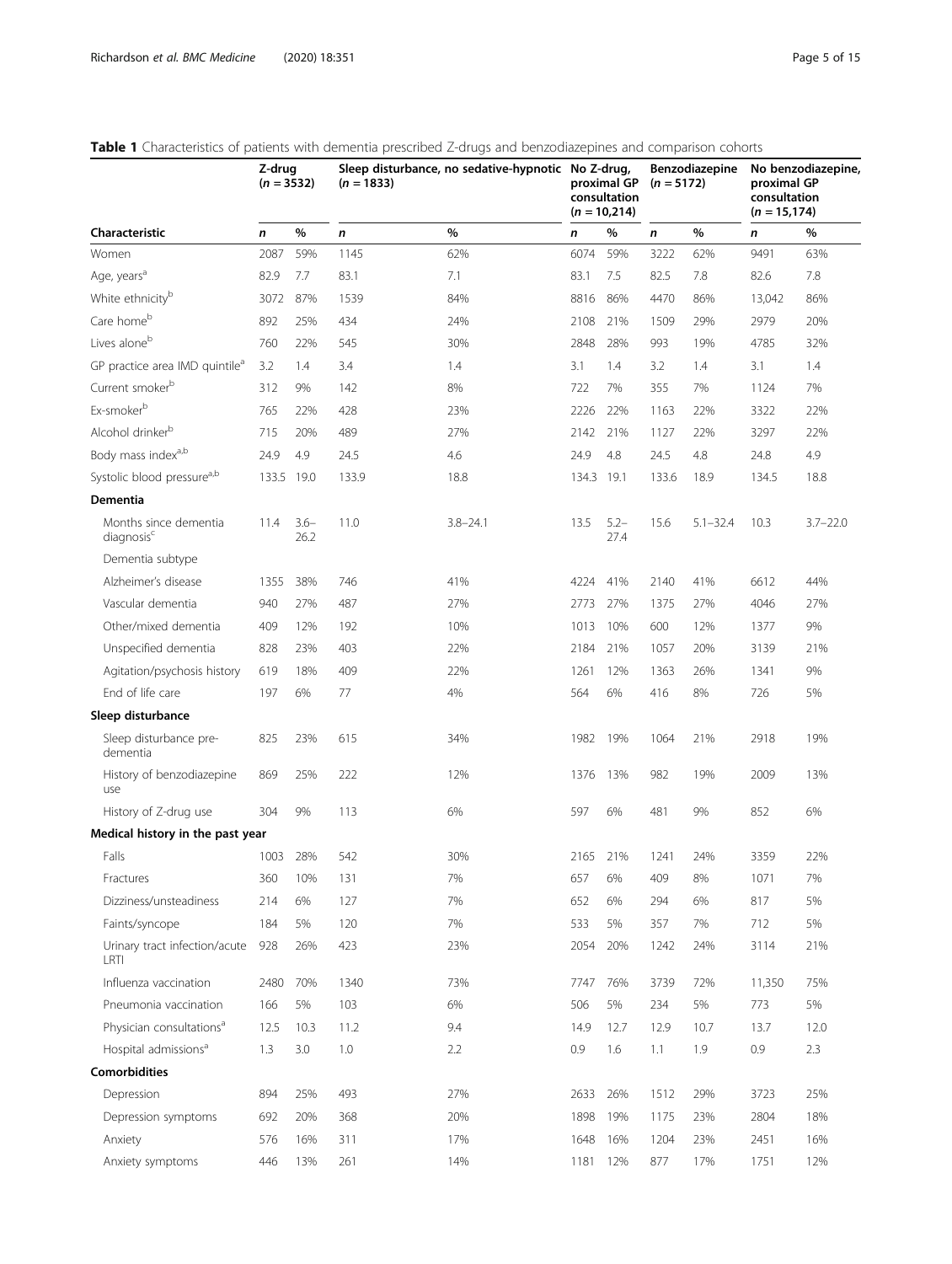|                                        | Z-drug<br>$(n = 3532)$ |     | $(n = 1833)$ | Sleep disturbance, no sedative-hypnotic No Z-drug, |              | proximal GP<br>consultation<br>$(n = 10,214)$ | Benzodiazepine<br>$(n = 5172)$ |     | No benzodiazepine,<br>proximal GP<br>consultation<br>$(n = 15, 174)$ |     |
|----------------------------------------|------------------------|-----|--------------|----------------------------------------------------|--------------|-----------------------------------------------|--------------------------------|-----|----------------------------------------------------------------------|-----|
| Characteristic                         | n                      | %   | n            | %                                                  | $\mathsf{n}$ | %                                             | n                              | %   | n                                                                    | %   |
| Parkinson's disease                    | 208                    | 6%  | 109          | 6%                                                 | 530          | 5%                                            | 290                            | 6%  | 723                                                                  | 5%  |
| Urinary incontinence                   | 520                    | 15% | 465          | 25%                                                | 1640         | 16%                                           | 841                            | 16% | 2273                                                                 | 15% |
| Benign prostatic hyperplasia           | 361                    | 10% | 175          | 10%                                                | 1075         | 11%                                           | 487                            | 9%  | 1474                                                                 | 10% |
| Asthma                                 | 366                    | 10% | 165          | 9%                                                 | 1056         | 10%                                           | 517                            | 10% | 1590                                                                 | 10% |
| Cancer                                 | 743                    | 21% | 313          | 17%                                                | 2114         | 21%                                           | 1002                           | 19% | 3074                                                                 | 20% |
| COPD                                   | 266                    | 8%  | 147          | 8%                                                 | 782          | 8%                                            | 369                            | 7%  | 1209                                                                 | 8%  |
| Osteoporosis                           | 417                    | 12% | 215          | 12%                                                | 1224         | 12%                                           | 581                            | 11% | 1885                                                                 | 12% |
| Other muscleroskeletal<br>conditions   | 448                    | 13% | 248          | 14%                                                | 1395         | 14%                                           | 664                            | 13% | 2036                                                                 | 13% |
| Osteoarthritis/rheumatoid<br>arthritis | 1426                   | 40% | 756          | 41%                                                | 3980         | 39%                                           | 2063                           | 40% | 5906                                                                 | 39% |
| Other joint conditions                 | 2901                   | 82% | 1537         | 84%                                                | 8463         | 83%                                           | 4293                           | 83% | 12,615                                                               | 83% |
| Headache/migraine                      | 720                    | 20% | 363          | 20%                                                | 2020         | 20%                                           | 1101                           | 21% | 2955                                                                 | 19% |
| Back/neck pain                         | 1959                   | 55% | 1009         | 55%                                                | 5640         | 55%                                           | 2910                           | 56% | 8380                                                                 | 55% |
| Age-related macular<br>degeneration    | 189                    | 5%  | 115          | 6%                                                 | 648          | 6%                                            | 348                            | 7%  | 923                                                                  | 6%  |
| Cataract                               | 992                    | 28% | 547          | 30%                                                | 2940         | 29%                                           | 1400                           | 27% | 4284                                                                 | 28% |
| Glaucoma                               | 356                    | 10% | 186          | 10%                                                | 1011         | 10%                                           | 445                            | 9%  | 1459                                                                 | 10% |
| Retinal disorder                       | 295                    | 8%  | 138          | 8%                                                 | 944          | 9%                                            | 415                            | 8%  | 1390                                                                 | 9%  |
| <b>Diabetes</b>                        | 531                    | 15% | 245          | 13%                                                | 1712         | 17%                                           | 718                            | 14% | 2483                                                                 | 16% |
| Hyperlipidaemia                        | 470                    | 13% | 269          | 15%                                                | 1443         | 14%                                           | 754                            | 15% | 2152                                                                 | 14% |
| Hypertension                           | 1822                   | 52% | 1006         | 55%                                                | 5736         | 56%                                           | 2762                           | 53% | 8521                                                                 | 56% |
| Stroke/transient ischaemic<br>attack   | 783                    | 22% | 397          | 22%                                                | 2177         | 21%                                           | 1091                           | 21% | 3022                                                                 | 20% |
| Myocardial infarction                  | 310                    | 9%  | 172          | 9%                                                 | 909          | 9%                                            | 433                            | 8%  | 1307                                                                 | 9%  |
| Heart failure                          | 314                    | 9%  | 182          | 10%                                                | 988          | 10%                                           | 444                            | 9%  | 1350                                                                 | 9%  |
| Atrial fibrillation                    | 528                    | 15% | 260          | 14%                                                | 1666         | 16%                                           | 775                            | 15% | 2365                                                                 | 16% |
| Angina                                 | 532                    | 15% | 308          | 17%                                                | 1646         | 16%                                           | 811                            | 16% | 2263                                                                 | 15% |
| Venous thromboembolism                 | 236                    | 7%  | 123          | 7%                                                 | 737          | 7%                                            | 341                            | 7%  | 1029                                                                 | 7%  |
| Prescriptions in the last 90 days      |                        |     |              |                                                    |              |                                               |                                |     |                                                                      |     |
| Anticholinesterase/<br>memantine       | 850                    | 24% | 385          | 21%                                                | 2417         | 24%                                           | 1237                           | 24% | 3662                                                                 | 24% |
| Antipsychotic                          | 811                    | 23% | 371          | 20%                                                | 1586         | 16%                                           | 1125                           | 22% | 851                                                                  | 6%  |
| SSRI antidepressant                    | 763                    | 22% | 352          | 19%                                                | 1855         | 18%                                           | 1174                           | 23% | 2616                                                                 | 17% |
| Tricyclic antidepressant               | 363                    | 10% | 192          | 10%                                                | 835          | 8%                                            | 596                            | 12% | 1748                                                                 | 12% |
| Other antidepressant                   | 294                    | 8%  | 153          | 8%                                                 | 575          | 6%                                            | 483                            | 9%  | 771                                                                  | 5%  |
| Antiepileptic                          | 241                    | 7%  | 110          | 6%                                                 | 610          | 6%                                            | 424                            | 8%  | 825                                                                  | 5%  |
| Analgesic                              | 1730                   | 49% | 808          | 44%                                                | 4107         | 40%                                           | 2338                           | 45% | 5805                                                                 | 38% |
| Inhaled corticosteroid                 | 191                    | 5%  | 96           | 5%                                                 | 507          | 5%                                            | 196                            | 4%  | 742                                                                  | 5%  |
| Lipid regulating medication            | 1217                   | 34% | 630          | 34%                                                | 3492         | 34%                                           | 1644                           | 32% | 5324                                                                 | 35% |
| Diuretic                               | 1188                   | 34% | 633          | 35%                                                | 3322 33%     |                                               | 1456                           | 28% | 4779                                                                 | 31% |
| Beta blocker                           | 645                    | 18% | 328          | 18%                                                | 1907         | 19%                                           | 850                            | 16% | 2771                                                                 | 18% |
| ACE inhibitor                          | 709                    | 20% | 379          | 21%                                                | 2222         | 22%                                           | 991                            | 19% | 3357                                                                 | 22% |

#### Table 1 Characteristics of patients with dementia prescribed Z-drugs and benzodiazepines and comparison cohorts (Continued)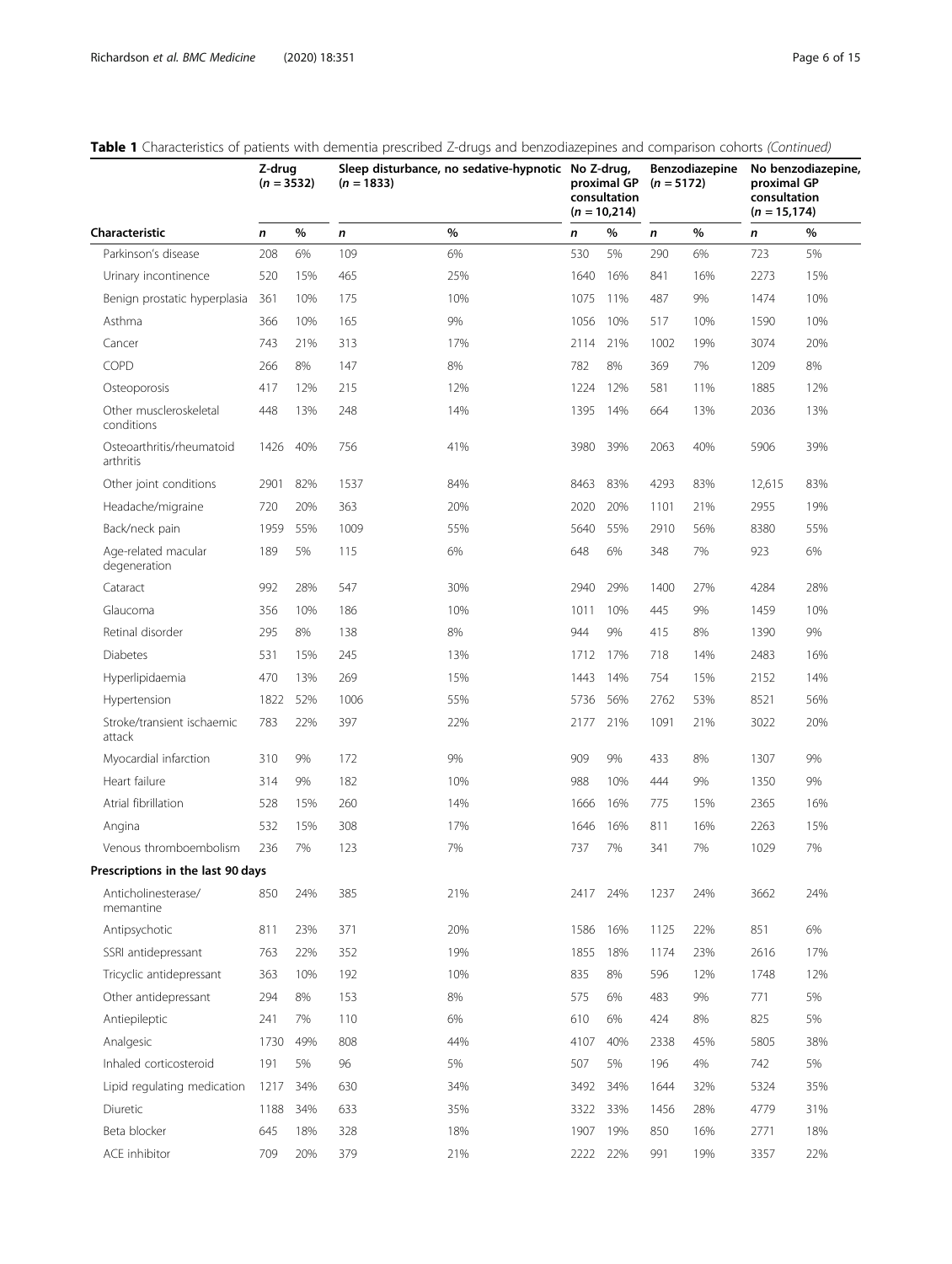| <b>Table 1</b> Characteristics of patients with dementia prescribed Z-drugs and benzodiazepines and comparison cohorts (Continued) |  |  |  |  |  |
|------------------------------------------------------------------------------------------------------------------------------------|--|--|--|--|--|
|                                                                                                                                    |  |  |  |  |  |

|                                       | Z-drug<br>$(n = 3532)$ |      | $(n = 1833)$ | Sleep disturbance, no sedative-hypnotic |      | No Z-drug,<br>Benzodiazepine<br>proximal GP<br>$(n = 5172)$<br>consultation<br>$(n = 10,214)$ |      |      | No benzodiazepine,<br>proximal GP<br>consultation<br>$(n = 15, 174)$ |      |
|---------------------------------------|------------------------|------|--------------|-----------------------------------------|------|-----------------------------------------------------------------------------------------------|------|------|----------------------------------------------------------------------|------|
| Characteristic                        | n                      | $\%$ | $\mathsf{n}$ | $\%$                                    | n    | $\%$                                                                                          | n    | $\%$ | n                                                                    | $\%$ |
| Angiotensin II receptor<br>antagonist | 235                    | 7%   | 124          | 7%                                      | 724  | 7%                                                                                            | 330  | 6%   | 1123                                                                 | 7%   |
| Calcium channel blocker               | 643                    | 18%  | 339          | 18%                                     | 1947 | 19%                                                                                           | 849  | 16%  | 2980                                                                 | 20%  |
| Anticoagulant                         | 204                    | 6%   | 103          | 6%                                      | 739  | 7%                                                                                            | 295  | 6%   | 1056                                                                 | 7%   |
| Antiplatelet                          | 1603                   | 45%  | 878          | 48%                                     | 4390 | 43%                                                                                           | 2171 | 42%  | 6439                                                                 | 42%  |
| Cardiac glycoside                     | 281                    | 8%   | 155          | 8%                                      | 768  | 8%                                                                                            | 345  | 7%   | 1032                                                                 | 7%   |
| <b>NSAID</b>                          | 352                    | 10%  | 156          | 9%                                      | 815  | 8%                                                                                            | 468  | 9%   | 1206                                                                 | 8%   |
| Bisphosphonate                        | 375                    | 1%   | 194          | 11%                                     | 1074 | 11%                                                                                           | 477  | 9%   | 1618                                                                 | 11%  |
| Calcium/vitamin D                     | 677                    | 19%  | 377          | 21%                                     | 1854 | 18%                                                                                           | 888  | 17%  | 2754                                                                 | 18%  |
| Antibiotic (in last 30 days)          | 1098                   | 31%  | 567          | 31%                                     | 2590 | 25%                                                                                           | 1370 | 26%  | 3640                                                                 | 24%  |

Abbreviations: ACE angiotensin-converting enzyme, COPD chronic obstructive pulmonary disease, IMD Index of Multiple Deprivation, GP general practitioner, LRTI lower respiratory tract infection, NSAID nonsteroidal anti-inflammatory drug, SSRI selective serotonin reuptake inhibitor

<sup>a</sup>Mean (standard deviation)

<sup>b</sup>Characteristic contains missing data as described in Additional file [5](#page-12-0) table S2<br><sup>C</sup>Median (inter-quartile range)

Median (inter-quartile range)

#### Mortality, infection, and cardiovascular outcomes

Although Z-drug use was associated with greater mortality compared to those with sleep disturbance (HR 1.38, 95% CI 1.14–1.66), there was no strong evidence of excess risk compared to non-users with a proximal GP consultation (HR 1.08, 95% CI 0.94–1.23) (Table [2\)](#page-7-0). Further, the associations with mortality seemed unrelated to dose (Table [3](#page-8-0)). Z-drug prescription was associated with less mortality than benzodiazepines (HR 0.73, 95% CI  $0.64 - 0.83$ ).

We did not detect any strong associations between new Z-drug prescription and greater infection or venous thromboembolism rates, compared either to the nonusers or to the benzodiazepine users.

When examining new Z-drug prescription overall, we did not detect strong associations with incident stroke rates (HR 1.14 [95% CI 0.86–1.50], compared to nonusers with proximal GP consultation). However, higher dose (≥ 7.5 mg zopiclone or equivalent) Z-drugs were associated with more ischaemic strokes (HR 1.88 [95% CI 1.14–3.10] and 1.90 [1.30–2.79] compared to sleep disturbance and non-users with proximal GP consultation). The association for higher dose Z-drugs appeared greater than that for higher dose (> 5 mg diazepam or equivalent) benzodiazepine use, with a HR (95% CI) for higher dose benzodiazepine and stroke of 1.37 (0.91– 2.08) compared to non-use with proximal GP consultation (Additional file [5](#page-12-0) table S5).

#### Absolute risks

The use of zopiclone at  $\geq 7.5$  mg or equivalent is associated with absolute annual risks of stroke of 8.1%

(compared to 4.4% in the sleep disturbance cohort). This is equivalent to an NNH of 27 and 37 extra cases per 1000 treated.

#### Additional medication and healthcare utilisation

The adjusted rate ratios (95% CI) for hospital visits for Z-drug users were 1.26 (1.13–1.40), compared to sleep disturbance, and  $1.17$  ( $1.07-1.27$ ), compared to non-use with proximal GP consultation. The rates between Zdrugs and benzodiazepines were similar. For GP consultations, the corresponding rate ratios were 1.17 (1.12– 1.23) and 1.07 (1.04–1.11), respectively. However, when analysed by time-varying prescribed dose, more frequent hospital admissions and GP consultations were generally only observed for higher dose Z-drugs (Table [5](#page-10-0)) and higher dose benzodiazepines (Additional file [5](#page-12-0) table S6).

Z-drug users were more likely prescribed a new antipsychotic (HR 2.37, 95% CI 1.84–3.04) or antidepressant (HR 2.32, 95% CI 1.65–3.25) during follow-up compared to non-users with sleep disturbance (Table [4](#page-9-0)). There was a small increase in antibiotic prescribing subsequent to new Z-drug prescription compared to non-users with proximal GP consultation (HR 1.19, 95% CI 1.08–1.30). Rates of new prescribing were generally similar post-Zdrug prescription to post-benzodiazepine prescription and were greater with increasing Z-drug dose (Table [5](#page-10-0)).

#### Additional analyses

Similar associations to those for time-varying prescribed dose were observed when analysing the (non-time-varying) average number of doses prescribed over the exposure period (Additional file [5](#page-12-0)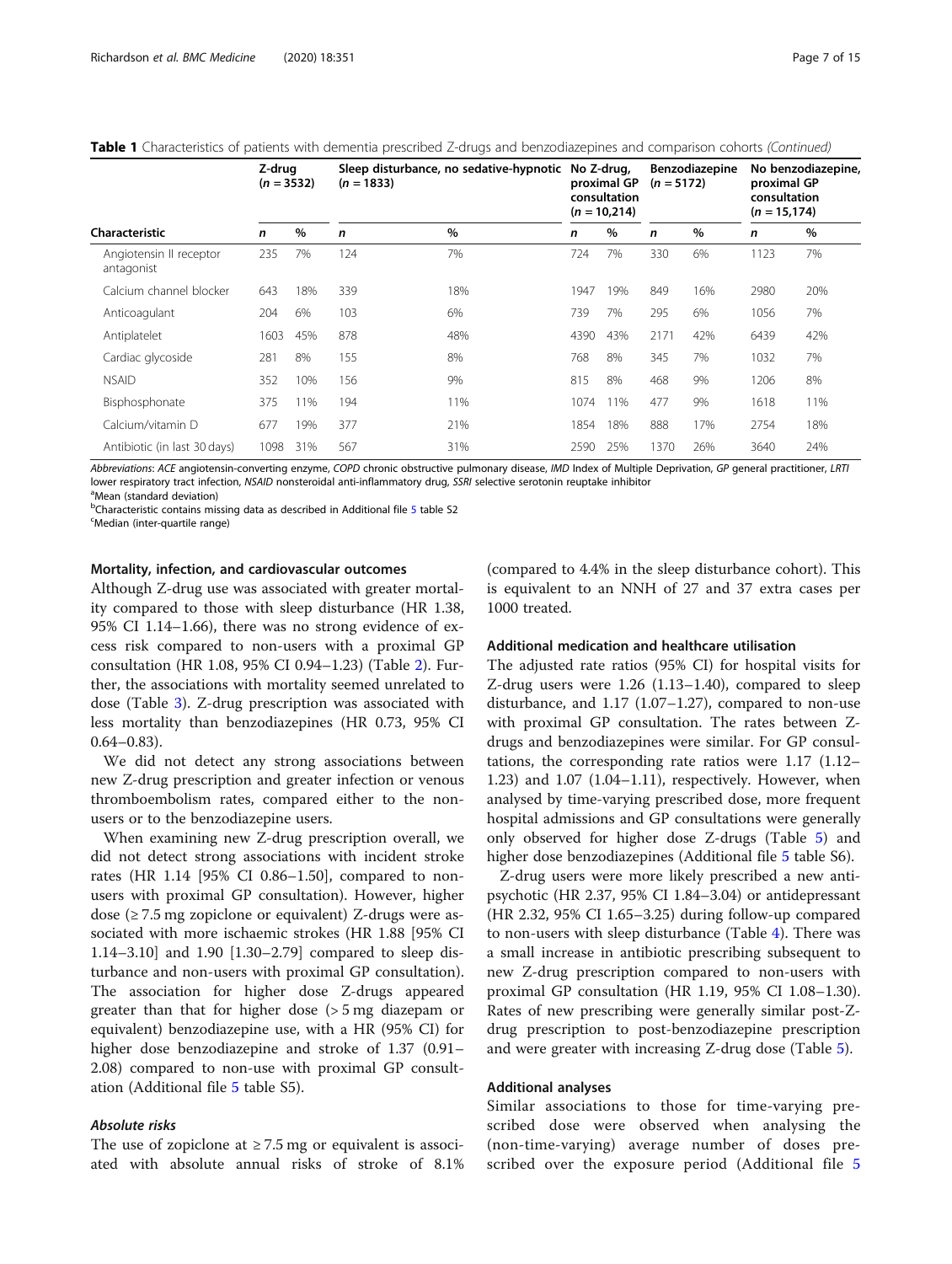#### <span id="page-7-0"></span>Table 2 Adjusted hazard ratios for new Z-drug prescription and adverse events for people with dementia

| Outcome                                     |                        | Comparator                                                |                                                         |                                |  |  |  |  |
|---------------------------------------------|------------------------|-----------------------------------------------------------|---------------------------------------------------------|--------------------------------|--|--|--|--|
|                                             | Z-drug<br>$(n = 3532)$ | Sleep disturbance, no<br>sedative-hypnotic ( $n = 1833$ ) | No Z-drug, proximal GP<br>consultation ( $n = 10,214$ ) | Benzodiazepine<br>$(n = 5172)$ |  |  |  |  |
| Fracture                                    |                        |                                                           |                                                         |                                |  |  |  |  |
| Incidence rate per 100PY (events)           | 11.4 (164)             | 7.6 (130)                                                 | 8.4 (269)                                               | 12.5 (223)                     |  |  |  |  |
| Age, sex-adjusted HR (95% CI)               | <b>NA</b>              | 1.39 (1.08-1.78)                                          | $1.40(1.14 - 1.70)$                                     | $0.93(0.76 - 1.14)$            |  |  |  |  |
| Fully adjusted HR (95% CI) <sup>a</sup>     | <b>NA</b>              | 1.32 (0.99-1.75)                                          | 1.34 $(1.08 - 1.67)^{b}$                                | $0.99(0.80 - 1.23)$            |  |  |  |  |
| Hip fracture                                |                        |                                                           |                                                         |                                |  |  |  |  |
| Incidence rate per 100PY (events)           | 5.7(84)                | 3.4(60)                                                   | 3.5(115)                                                | 5.1(94)                        |  |  |  |  |
| Age, sex-adjusted HR (95% CI)               | <b>NA</b>              | $1.53(1.07 - 2.18)$                                       | $1.64(1.23 - 2.19)$                                     | $1.11(0.82 - 1.49)$            |  |  |  |  |
| Fully adjusted HR (95% CI) <sup>a</sup>     | <b>NA</b>              | 1.38 (0.92-2.06)                                          | 1.59 $(1.15-2.19)^{b}$                                  | $1.10(0.87 - 1.65)$            |  |  |  |  |
| Forearm/wrist/hand fracture                 |                        |                                                           |                                                         |                                |  |  |  |  |
| Incidence rate per 100PY (events)           | 2.0(29)                | 1.1(20)                                                   | 1.5(48)                                                 | 2.5(46)                        |  |  |  |  |
| Age, sex-adjusted HR (95% CI)               | <b>NA</b>              | $1.80(0.95 - 3.41)$                                       | $1.35(0.85 - 2.14)$                                     | $0.81(0.51 - 1.28)$            |  |  |  |  |
| Fully adjusted HR (95% CI) <sup>a</sup>     | <b>NA</b>              | $1.44(0.60 - 3.47)$                                       | $1.33(0.77 - 2.31)$                                     | $1.00(0.59 - 1.70)$            |  |  |  |  |
| Fall                                        |                        |                                                           |                                                         |                                |  |  |  |  |
| Incidence rate per 100PY (events)           | 37.1 (473)             | 27.3 (384)                                                | 25.8 (767)                                              | 35.8 (585)                     |  |  |  |  |
| Age, sex-adjusted HR (95% CI)               | <b>NA</b>              | $1.12(0.97 - 1.29)$                                       | $1.52(1.36 - 1.71)$                                     | $1.06(0.94 - 1.20)$            |  |  |  |  |
| Fully adjusted HR (95% CI) <sup>a</sup>     | <b>NA</b>              | $1.02(0.87 - 1.21)$                                       | 1.43 $(1.26 - 1.62)^{b}$                                | $1.08(0.95 - 1.22)$            |  |  |  |  |
| Mortality                                   |                        |                                                           |                                                         |                                |  |  |  |  |
| Incidence rate per 100PY (events)           | 28.4 (436)             | 16.7(301)                                                 | 24.1 (799)                                              | 39.0 (736)                     |  |  |  |  |
| Age, sex-adjusted HR (95% CI)               | <b>NA</b>              | $1.51(1.29 - 1.77)$                                       | $1.20(1.06 - 1.34)$                                     | $0.72$ $(0.64 - 0.81)$         |  |  |  |  |
| Fully adjusted HR (95% CI) <sup>a</sup>     | <b>NA</b>              | $1.38(1.14-1.66)^b$                                       | $1.08(0.94 - 1.23)$                                     | $0.73$ $(0.64 - 0.83)^b$       |  |  |  |  |
| Acute bacterial infection                   |                        |                                                           |                                                         |                                |  |  |  |  |
| Incidence rate per 100PY (events)           | 47.8 (416)             | 43.6 (220)                                                | 40.6 (1325)                                             | 57.8 (371)                     |  |  |  |  |
| Age, sex-adjusted HR (95% CI)               | <b>NA</b>              | $1.13(0.94 - 1.37)$                                       | $1.24(1.09 - 1.42)$                                     | $1.01$ $(0.86 - 1.18)$         |  |  |  |  |
| Fully adjusted HR (95% CI) <sup>a</sup>     | <b>NA</b>              | $1.02(0.82 - 1.27)$                                       | $1.13(0.98 - 1.31)$                                     | $0.92(0.78 - 1.10)$            |  |  |  |  |
| Ischaemic stroke/transient ischaemic attack |                        |                                                           |                                                         |                                |  |  |  |  |
| Incidence rate per 100PY (events)           | 6.2(93)                | 4.4(77)                                                   | 5.5 (178)                                               | 6.0(110)                       |  |  |  |  |
| Age, sex-adjusted HR (95% CI)               | <b>NA</b>              | $1.32(0.95 - 1.83)$                                       | $1.20(0.94 - 1.54)$                                     | $1.03(0.78 - 1.36)$            |  |  |  |  |
| Fully adjusted HR (95% CI) <sup>a</sup>     | <b>NA</b>              | 1.35 (0.90-2.04)                                          | $1.14(0.86 - 1.50)$                                     | $1.05(0.78 - 1.43)$            |  |  |  |  |
| Venous thromboembolism                      |                        |                                                           |                                                         |                                |  |  |  |  |
| Incidence rate per 100PY (events)           | 1.5(22)                | 1.3(21)                                                   | 1.4(43)                                                 | 2.5(47)                        |  |  |  |  |
| Age, sex-adjusted HR (95% CI)               | <b>NA</b>              | $1.64(0.97 - 2.79)$                                       | $1.14(0.74 - 1.76)$                                     | $0.79(0.50 - 1.25)$            |  |  |  |  |
| Fully adjusted HR (95% CI) <sup>a</sup>     | <b>NA</b>              | $1.65$ (0.74-3.69) <sup>c</sup>                           | $1.12(0.67 - 1.85)$                                     | $0.82$ (0.50-1.34)             |  |  |  |  |

Abbreviations: HR hazard ratio, CI confidence interval, GP general practitioner, PY person-years  $a_{\text{Adjusted}}$  for all covariates listed in Table 1

<sup>a</sup>Adjusted for all covariates listed in Table [1](#page-4-0)<br><sup>b</sup>Fully adjusted HR remaining statistically significant after controlling the false discovery rate to < 5% (based on 13 outcomes)

c Not adjusted for antiepileptics, antiplatelet drugs, pneumonia vaccine, and anxiety symptoms due to model instability

table S7-S8). In the sensitivity analysis using a comparator of those with sleep disturbance and no associated mention of > 6 h sleep, associations for Z-drug use were generally slightly reduced (Additional file [5](#page-12-0) tables S9-S10). Finally, associations for Z-drug use compared to the 1601 patients prescribed benzodiazepines for sleep disturbance were very similar to when comparing to any benzodiazepine (Additional file [5,](#page-12-0) table S11).

#### **Discussion**

We found evidence of increased risks of falls, fractures, and ischaemic stroke in people with dementia prescribed Z-drugs at higher doses. The associations observed were similar or greater in magnitude to those for higher dose benzodiazepine prescription. One in six Z-drug prescriptions were commenced at higher doses of equivalent to 7.5 mg zopiclone daily or greater. We did not detect any consistent or clinically significant increased risks of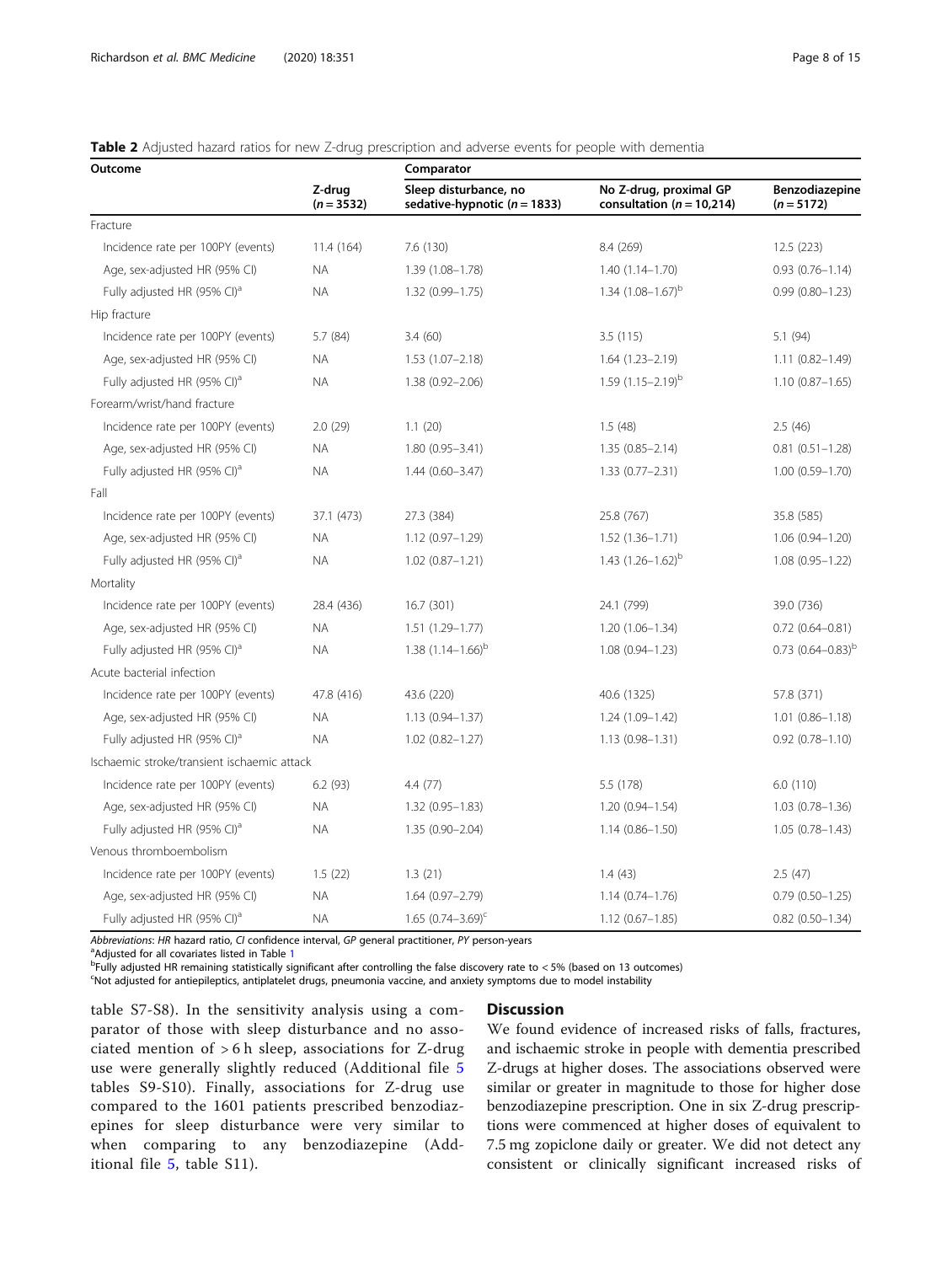| No.<br>Outcome                                          |                                      |                                             | Sleep disturbance and no sedative-hypnotic ( $n = 1833$ ) | No Z-drug, proximal GP consultation ( $n = 10,214$ ) |                             |  |  |  |
|---------------------------------------------------------|--------------------------------------|---------------------------------------------|-----------------------------------------------------------|------------------------------------------------------|-----------------------------|--|--|--|
| and daily<br>defined<br>dose<br>prescribed <sup>a</sup> | events<br>in the<br>Z-drug<br>cohort | Age, sex adjusted                           | Fully adjusted <sup>b</sup>                               | Age, sex adjusted                                    | Fully adjusted <sup>b</sup> |  |  |  |
| Fracture                                                |                                      |                                             |                                                           |                                                      |                             |  |  |  |
| $\leq 0.5$                                              | 117                                  | 1.30 (0.99-1.70)                            | $1.22(0.90 - 1.66)$                                       | $1.33(1.07-1.65)$                                    | $1.28(1.01-1.63)$           |  |  |  |
| $0.6 - 0.9$                                             | 5                                    | $1.28(0.51 - 3.20)$                         | 1.06 (0.39-2.89)                                          | $1.24(0.50 - 3.05)$                                  | $1.08(0.42 - 2.76)$         |  |  |  |
| $\geq$ 1                                                | 42                                   | 1.70 (1.19-2.42)                            | $1.67$ $(1.13 - 2.46)^c$                                  | $1.66(1.18-2.34)$                                    | $1.58$ $(1.09 - 2.28)^c$    |  |  |  |
| Hip fracture                                            |                                      |                                             |                                                           |                                                      |                             |  |  |  |
| $\leq 0.5$                                              | 55                                   | 1.30 (0.88-1.93)                            | $1.21(0.78 - 1.90)$                                       | 1.42 (1.03-1.97)                                     | $1.43(1.00 - 2.06)$         |  |  |  |
| $0.6 - 0.9$                                             | < 5                                  | $1.10(0.26 - 4.67)$                         | $0.79(0.15 - 4.11)$                                       | $1.27(0.31 - 5.22)$                                  | $1.05(0.24 - 4.64)$         |  |  |  |
| $\geq$ 1                                                | 27                                   | $2.30(1.45 - 3.65)$                         | $1.96$ $(1.16 - 3.31)^c$                                  | 2.50 (1.61-3.89)                                     | 2.36 $(1.44 - 3.87)^c$      |  |  |  |
| Forearm fracture                                        |                                      |                                             |                                                           |                                                      |                             |  |  |  |
| $\leq 0.5$                                              | 20                                   | $1.66(0.81 - 3.40)$                         | $1.22(0.48 - 3.12)$                                       | $1.28(0.77 - 2.15)$                                  | $1.29(0.73 - 2.27)$         |  |  |  |
| $\geq 0.6$                                              | 9                                    | 2.18 (0.98-4.85)                            | $1.91(0.67 - 5.47)$                                       | $1.53(0.72 - 3.24)$                                  | 1.42 (0.59-3.38)            |  |  |  |
| Fall                                                    |                                      |                                             |                                                           |                                                      |                             |  |  |  |
| $\leq 0.5$                                              | 335                                  | $1.05(0.90 - 1.22)$                         | $0.95(0.80 - 1.13)$                                       | $1.43(1.26 - 1.63)$                                  | $1.35$ $(1.17-1.56)^c$      |  |  |  |
| $0.6 - 0.9$                                             | 14                                   | $0.84(0.49 - 1.44)$                         | $0.73(0.41 - 1.29)$                                       | $1.19(0.70 - 2.02)$                                  | $1.07(0.61 - 1.87)$         |  |  |  |
| $\geq$ 1                                                | 124                                  | $1.42(1.15 - 1.74)$                         | 1.33 $(1.06 - 1.66)^c$                                    | 1.92 (1.58-2.35)                                     | 1.81 $(1.46 - 2.34)^c$      |  |  |  |
| Mortality                                               |                                      |                                             |                                                           |                                                      |                             |  |  |  |
| $\leq 0.5$                                              | 321                                  | 1.49 (1.26-1.77)                            | $1.38$ $(1.14 - 1.68)^c$                                  | $1.18(1.03 - 1.34)$                                  | $1.07(0.93 - 1.24)$         |  |  |  |
| $0.6 - 0.9$                                             | 16                                   | $1.56(0.95 - 2.56)$                         | $1.60(0.96 - 2.70)$                                       | $1.25(0.77 - 2.02)$                                  | 1.22 (0.75-1.99)            |  |  |  |
| $\geq$ 1                                                | 99                                   | 1.56 (1.24-1.96)                            | $1.33(1.03 - 1.71)$                                       | $1.26(1.02 - 1.55)$                                  | $1.06(0.85 - 1.33)$         |  |  |  |
| Acute bacterial infection                               |                                      |                                             |                                                           |                                                      |                             |  |  |  |
| $\leq 0.5$                                              | 297                                  | $1.15(0.98 - 1.36)$                         | $1.00(0.83 - 1.20)$                                       | $1.37(1.20 - 1.57)$                                  | $1.23$ $(1.06 - 1.43)^{c}$  |  |  |  |
| $0.6 - 0.9$                                             | 13                                   | $0.98(0.56 - 1.72)$                         | $0.86$ $(0.47 - 1.57)$                                    | $1.20(0.69 - 2.08)$                                  | $1.12(0.63 - 1.99)$         |  |  |  |
| $\geq$ 1                                                | 106                                  | $1.40(1.12 - 1.76)$                         | $1.25(0.98 - 1.60)$                                       | $1.64(1.32 - 2.04)$                                  | $1.52$ $(1.21 - 1.91)^c$    |  |  |  |
|                                                         |                                      | Ischaemic stroke/transient ischaemic attack |                                                           |                                                      |                             |  |  |  |
| $\leq 0.5$                                              | 55                                   | $1.04(0.72 - 1.51)$                         | $1.12(0.71 - 1.75)$                                       | $0.96(0.71 - 1.30)$                                  | $0.95(0.68 - 1.31)$         |  |  |  |
| $0.6 - 0.9$                                             | 5                                    | 1.97 (0.78-4.96)                            | 1.98 (0.74-5.28)                                          | $1.74(0.72 - 4.19)$                                  | 1.71 (0.74-3.98)            |  |  |  |
| $\geq$ 1                                                | 33                                   | $2.07(1.36 - 3.15)$                         | 1.88 $(1.14 - 3.10)^c$                                    | 1.90 (1.30-2.79)                                     | 1.61 (1.08-2.42)            |  |  |  |
| Venous thromboembolism                                  |                                      |                                             |                                                           |                                                      |                             |  |  |  |
| $\leq 0.5$                                              | 26                                   | 2.01 (1.16-3.49)                            | 2.00 (0.90-4.47)                                          | $1.35(0.85 - 2.13)$                                  | $1.26(0.74 - 2.12)$         |  |  |  |
| $\geq 0.6$                                              | $< 5\,$                              | $0.78$ $(0.27 - 2.25)$                      | $0.85(0.21 - 3.39)$                                       | $0.56$ $(0.21 - 1.54)$                               | $0.66$ $(0.22 - 1.95)$      |  |  |  |

<span id="page-8-0"></span>Table 3 Adjusted hazard ratios for Z-drug prescription and adverse events for people with dementia according to prescribed daily defined dose of Z-drugs

Abbreviations: HR hazard ratio, CI confidence interval, GP general practitioner

<sup>a</sup>The reference group for all comparisons is no Z-drug prescription. Most patients assigned to the '0.6-0.9 DDD' Z-drug group were prescribed 3.75 mg zopiclone with instructions similar to 'TAKE ONE OR TWO AT NIGHT'

<sup>b</sup>Adjusted for all covariates listed in Table [1](#page-4-0)

Fully adjusted HR remaining statistically significant after controlling the false discovery rate to < 5% (based on 37 tests; 11 outcomes with three dose categories and two outcomes with two dose categories)

mortality, infection, or venous thromboembolism with Z-drug use. PlwD prescribed higher dose Z-drugs were also more likely to be admitted to hospital, visit their GP, and be further prescribed antipsychotics, antidepressants, and antibiotics.

We designed the study to minimise possible sources of bias [[34](#page-13-0)]. Although we were unable to measure dementia

severity, we adjusted for the duration since the dementia diagnosis, prescription of dementia medications and antipsychotics, history of agitation/psychosis, and end of life care. However, there may be residual confounding by dementia severity for some comparisons. Although underlying severity was unclear, the mortality results suggest that, compared to Z-drug users, the sleep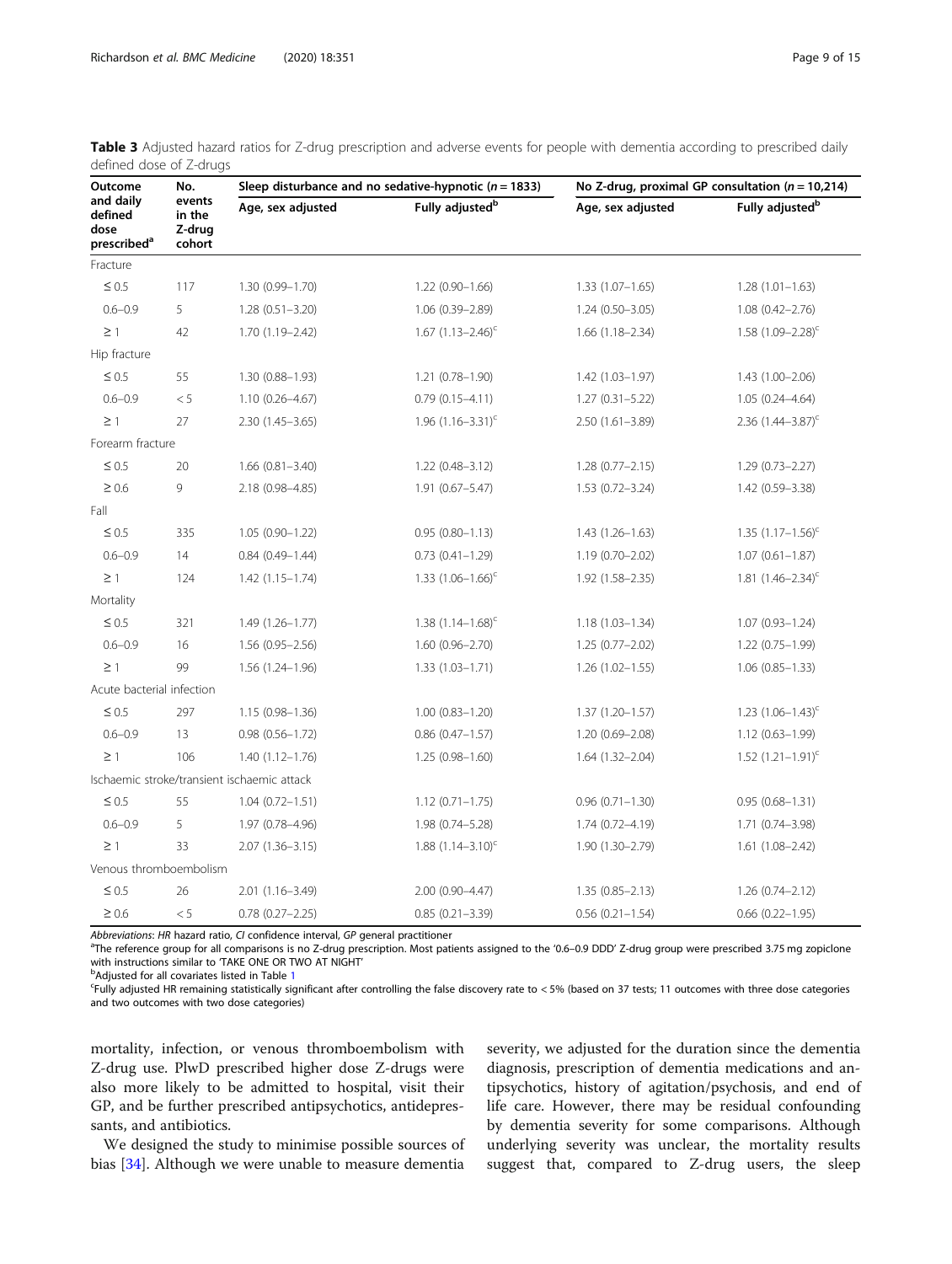| Outcome                                                     |                        | Comparator                                                 |                                                                      |                     |  |  |  |
|-------------------------------------------------------------|------------------------|------------------------------------------------------------|----------------------------------------------------------------------|---------------------|--|--|--|
|                                                             | Z-drug<br>$(n = 3532)$ | Sleep disturbance, no sedative-<br>hypnotic ( $n = 1833$ ) | No Z-drug, proximal GP consultation Benzodiazepine<br>$(n = 10,214)$ | $(n = 5172)$        |  |  |  |
| Number of hospital admissions                               |                        |                                                            |                                                                      |                     |  |  |  |
| Rate per 100PY (events)                                     | 126.7<br>(1944)        | 93.0 (1671)                                                | 107.7 (3563)                                                         | 129.4 (2441)        |  |  |  |
| Age, sex-adjusted RR<br>(95% CI)                            | <b>NA</b>              | $1.34(1.20 - 1.49)$                                        | $1.26(1.15-1.39)$                                                    | $0.98(0.89 - 1.09)$ |  |  |  |
| Fully adjusted RR (95%<br>$Cl)^a$                           | <b>NA</b>              | 1.26 $(1.13 - 1.40)^{b}$                                   | $1.17 (1.07 - 1.27)^{b}$                                             | $0.92(0.84 - 1.01)$ |  |  |  |
| Number of GP consultations                                  |                        |                                                            |                                                                      |                     |  |  |  |
| Rate per 100PY (events)                                     | 1387.8<br>(21292)      | 1124.6 (20209)                                             | 1511.7 (50021)                                                       | 1502.6 (28335)      |  |  |  |
| Age, sex-adjusted RR<br>(95% CI)                            | <b>NA</b>              | $1.29(1.22 - 1.37)$                                        | $0.97(0.93 - 1.01)$                                                  | $0.94(0.90 - 0.98)$ |  |  |  |
| Fully adjusted RR (95%<br>$Cl)^a$                           | <b>NA</b>              | 1.17 $(1.12 - 1.23)^{b}$                                   | $1.07$ $(1.04 - 1.11)^{b}$                                           | $0.96(0.93 - 1.00)$ |  |  |  |
| New antipsychotic prescription                              |                        |                                                            |                                                                      |                     |  |  |  |
| Incidence rate per 100PY 38.7 (331)<br>(events)             |                        | 10.3(130)                                                  | 15.2 (227)                                                           | 75.4 (532)          |  |  |  |
| Age, sex-adjusted HR<br>(95% CI)                            | <b>NA</b>              | $2.53$ $(2.03 - 3.14)$                                     | 3.68 (3.10-4.37)                                                     | $0.79(0.68 - 0.90)$ |  |  |  |
| Fully adjusted HR (95%<br>$Cl)^a$                           | <b>NA</b>              | $2.37(1.84 - 3.04)^b$                                      | 3.85 $(3.18-4.65)^{b}$                                               | $0.86(0.74 - 0.99)$ |  |  |  |
| New antidepressant prescription                             |                        |                                                            |                                                                      |                     |  |  |  |
| Incidence rate per 100PY 23.8 (172)<br>(events)             |                        | 8.2(82)                                                    | 10.3 (199)                                                           | 30.3 (242)          |  |  |  |
| Age, sex-adjusted HR<br>(95% CI)                            | <b>NA</b>              | 2.24 (1.70-2.94)                                           | $2.52(2.05 - 3.10)$                                                  | $0.86(0.71 - 1.05)$ |  |  |  |
| Fully adjusted HR (95%<br>$\Box$ <sup>a</sup>               | <b>NA</b>              | 2.32 $(1.65 - 3.25)^{b}$                                   | 2.65 $(2.09 - 3.37)^{b}$                                             | $0.88(0.71 - 1.10)$ |  |  |  |
| New antibiotic prescription                                 |                        |                                                            |                                                                      |                     |  |  |  |
| Incidence rate per 100PY 109.1 (791) 61.2 (517)<br>(events) |                        |                                                            | 89.5 (1738)                                                          | 111.0 (1096)        |  |  |  |
| Age, sex-adjusted HR<br>(95% CI)                            | <b>NA</b>              | $1.46(1.30-1.65)$                                          | $1.27(1.17-1.38)$                                                    | $1.01(0.92 - 1.10)$ |  |  |  |
| Fully adjusted HR (95%<br>$Cl)^a$                           | <b>NA</b>              | 1.34 $(1.17 - 1.52)^{b}$                                   | 1.19 $(1.08 - 1.30)^b$                                               | $1.05(0.95 - 1.15)$ |  |  |  |

<span id="page-9-0"></span>Table 4 Adjusted hazard and rate ratios for new Z-drug prescription and new prescriptions, GP consultations, and hospital admissions for people with dementia

Abbreviations: HR hazard ratio, CI confidence interval, PY person-years, RR rate ratio

<sup>a</sup>Adjusted for all covariates listed in Table [1](#page-4-0)

 $F$ Fully adjusted HR remaining statistically significant after controlling the false discovery rate to < 5% (based on 13 outcomes)

disturbance group not prescribed sedatives may have less severe dementia, however that the non-users with proximal GP consultation had comparable dementia severity. Residual confounding by sleep disturbance severity is also a possibility. Sleep disturbance was challenging to identify within the electronic primary care record as highlighted in our validation study, where only 42% of our selected 'sleep disturbance' patients had sleep disturbance confirmed by their GP practice. This could be partly due to the sometimes contradictory 'sleep pattern' records or that the sleep disturbance recorded was

transient or due to other causes, such as urinary incontinence or alcohol abuse. The comparable fall risk in the Z-drug and 'sleep disturbance' group could be due to urinary incontinence and alcohol use being more common in the 'sleep disturbance' group. The coding of 'sleep disturbance' was often vague and may represent conditions other than insomnia. It may be that some of the 'sleep disturbance and no sedative' group had milder cases of sleep disturbance than those prescribed Zdrugs. Performing a sensitivity analysis on the sleep disturbance definition reduced our effects slightly. Residual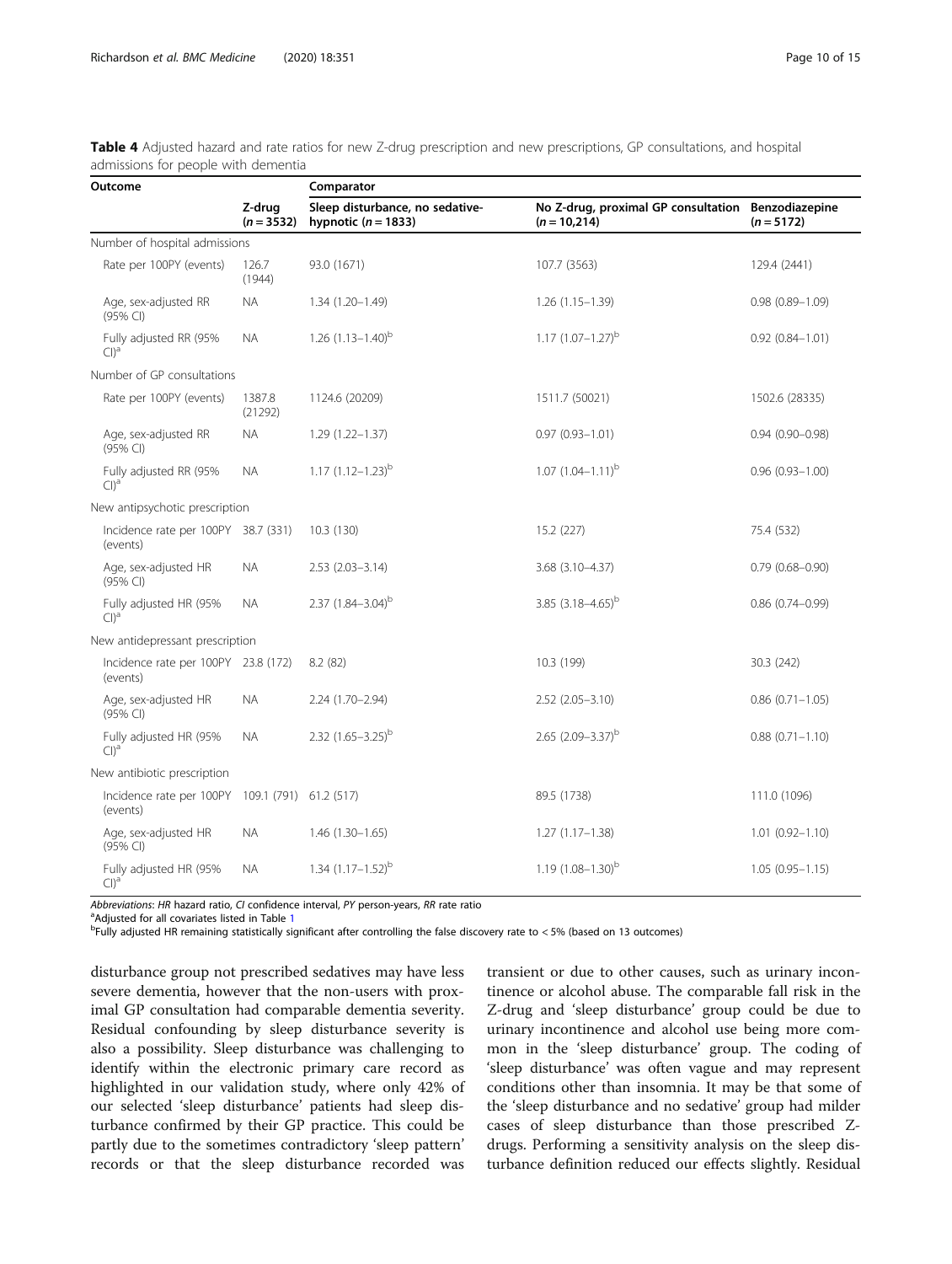| Outcome<br>No.<br>and daily<br>events<br>defined<br>in the<br>dose<br>Z-drug<br>prescribed <sup>a</sup><br>cohort |                   |                             | No sedative-hypnotic, sleep disturbance ( $n = 1833$ ) | No Z-drug, proximal GP consultation ( $n = 10,214$ ) |                                 |  |  |
|-------------------------------------------------------------------------------------------------------------------|-------------------|-----------------------------|--------------------------------------------------------|------------------------------------------------------|---------------------------------|--|--|
|                                                                                                                   | Age, sex adjusted | Fully adjusted <sup>b</sup> | Age, sex adjusted                                      | Fully adjusted <sup>b</sup>                          |                                 |  |  |
| Number of hospital admissions <sup>c</sup>                                                                        |                   |                             |                                                        |                                                      |                                 |  |  |
| $\leq 0.5$                                                                                                        | 1403              | $1.24(1.10-1.39)$           | $1.18(1.05 - 1.32)$                                    | $1.19(1.07 - 1.31)$                                  | $1.10(1.00 - 1.20)$             |  |  |
| $0.6 - 0.9$                                                                                                       | 63                | $1.06(0.76 - 1.49)$         | $1.22(0.88 - 1.69)$                                    | $1.03(0.74 - 1.43)$                                  | $1.10(0.80 - 1.51)$             |  |  |
| $\geq$ 1                                                                                                          | 472               | $1.35(1.15 - 1.58)$         | 1.29 $(1.10-1.50)$ <sup>d</sup>                        | $1.32(1.15 - 1.52)$                                  | 1.22 $(1.06-1.39)$ <sup>d</sup> |  |  |
| Number of GP consultations <sup>c</sup>                                                                           |                   |                             |                                                        |                                                      |                                 |  |  |
| $\leq 0.5$                                                                                                        | 9230              | $1.21(1.14 - 1.29)$         | 1.10 $(1.05 - 1.16)^d$                                 | $0.89(0.85 - 0.94)$                                  | $1.00(0.96 - 1.04)$             |  |  |
| $0.6 - 0.9$                                                                                                       | 690               | $1.12(0.96 - 1.32)$         | $1.10(0.95 - 1.26)$                                    | $0.83(0.71 - 0.97)$                                  | $1.02(0.88 - 1.17)$             |  |  |
| $\geq$ 1                                                                                                          | 4823              | $1.23(1.12 - 1.34)$         | 1.16 $(1.08 - 1.25)^d$                                 | $0.91(0.84 - 0.98)$                                  | $1.06(0.99 - 1.13)$             |  |  |
| Incident antipsychotic prescription                                                                               |                   |                             |                                                        |                                                      |                                 |  |  |
| $\leq 0.5$                                                                                                        | 214               | $2.08(1.64 - 2.62)$         | 2.00 $(1.54 - 2.61)^d$                                 | $3.09(2.56 - 3.74)$                                  | 3.31 $(2.69 - 4.07)^d$          |  |  |
| $0.6 - 0.9$                                                                                                       | 18                | 3.35 (2.04-5.50)            | 2.75 $(1.57 - 4.81)$ <sup>d</sup>                      | 5.15 (3.19-8.32)                                     | 4.82 $(2.81 - 8.25)^d$          |  |  |
| $\geq$ 1                                                                                                          | 99                | 4.05 (3.10-5.31)            | 3.56 $(2.61 - 4.85)^d$                                 | 5.81 (4.55-7.42)                                     | 5.82 $(4.44 - 7.63)^d$          |  |  |
| Incident antidepressant prescription                                                                              |                   |                             |                                                        |                                                      |                                 |  |  |
| $\leq 0.5$                                                                                                        | 124               | $1.25(1.14 - 1.37)$         | $1.16$ $(1.05-1.28)$ <sup>d</sup>                      | $2.47(1.91 - 3.19)$                                  | 2.39 $(1.90 - 2.99)^d$          |  |  |
| $0.6 - 0.9$                                                                                                       | 8                 | $1.20(0.83 - 1.73)$         | $1.13(0.76 - 1.68)$                                    | 2.67 (1.19-5.99)                                     | 3.00 (1.49-6.01)                |  |  |
| $\geq$ 1                                                                                                          | 40                | $1.37(1.17 - 1.61)$         | 1.31 $(1.11 - 1.54)^d$                                 | $3.47(2.32 - 5.18)$                                  | 2.93 $(2.04-4.19)$ <sup>d</sup> |  |  |
| Incident antibiotic prescription                                                                                  |                   |                             |                                                        |                                                      |                                 |  |  |
| $\leq 0.5$                                                                                                        | 583               | $1.43(1.27-1.63)$           | 1.30 $(1.13 - 1.49)^d$                                 | $1.25(1.14 - 1.37)$                                  | 1.16 $(1.05 - 1.28)^d$          |  |  |
| $0.6 - 0.9$                                                                                                       | 27                | $1.36(0.93 - 2.00)$         | $1.20(0.79 - 1.81)$                                    | $1.20(0.83 - 1.73)$                                  | $1.13(0.76 - 1.68)$             |  |  |
| $\geq$ 1                                                                                                          | 181               | $1.57(1.32 - 1.88)$         | 1.46 $(1.21 - 1.76)^d$                                 | $1.37(1.17 - 1.61)$                                  | 1.31 $(1.11 - 1.54)^d$          |  |  |

<span id="page-10-0"></span>Table 5 Adjusted hazard ratios for Z-drug prescription and new prescriptions, GP consultations, and hospital admissions for people with dementia according to prescribed daily defined doses (DDDs) of Z-drugs

Abbreviations: HR hazard ratio, CI confidence interval, GP general practitioner

<sup>a</sup>The reference group for all comparisons is no Z-drug prescription. Most patients assigned to the '0.6-0.9 DDD' Z-drug group were prescribed 3.75 mg zopiclone with instructions similar to 'TAKE ONE OR TWO AT NIGHT'

<sup>b</sup>Adjusted for all covariates listed in Table [1](#page-4-0)

Estimates provided are rate ratios (95% confidence intervals)

<sup>d</sup>Fully adjusted HR remaining statistically significant after controlling the false discovery rate to < 5% (based on 37 tests; 11 outcomes with three dose categories and two outcomes with two dose categories)

confounding by severity of insomnia or dementia could also affect the associations with higher Z-drug doses. We also had no data on genetic information and environmental factors, which may influence fall risk in people living with dementia [[35](#page-13-0)]. There was likely some small residual confounding due to new admission to a care home; however, we were unable to accurately ascertain the admission date to control for this.

Our study was strengthened by additional comparisons to non-users with a proximal GP visit and new benzodiazepine users. As benzodiazepines are also prescribed for anxiety and behavioural disturbances of dementia, there may be residual confounding by dementia and sleep disturbance severity in the comparison between Z-drug and benzodiazepine users. However, when instead restricting to benzodiazepines likely prescribed for sleep disturbance, our findings were very similar. Dosing instructions were often missing for benzodiazepines, and although we made

plausible assumptions based on the complete prescriptions, some misclassification of exposures is possible. Recording of prescriptions issued in primary care is accurate; however, we lacked data on medications prescribed in secondary care or obtained elsewhere. Medication adherence is unknown; therefore, the Z-drug effects may be underestimated if many patients prescribed Z-drugs had not taken them. Studies report high positive predictive values for patients coded with our study outcomes in UK primary care data [[36](#page-13-0)–[41](#page-13-0)]. Potential under-reporting in CPRD was improved through linkage to HES and ONS. However, we likely underestimated forearm fracture incidence as many do not require hospital admission. Similarly, GP records of falls may under-represent all falls that occur in the older population, but more accurately represent 'injurious falls requiring medical attention' [[42](#page-13-0)]. Our study was strengthened by using a new-user design and careful selection and followup of patients taking Z-drugs alone and not concurrent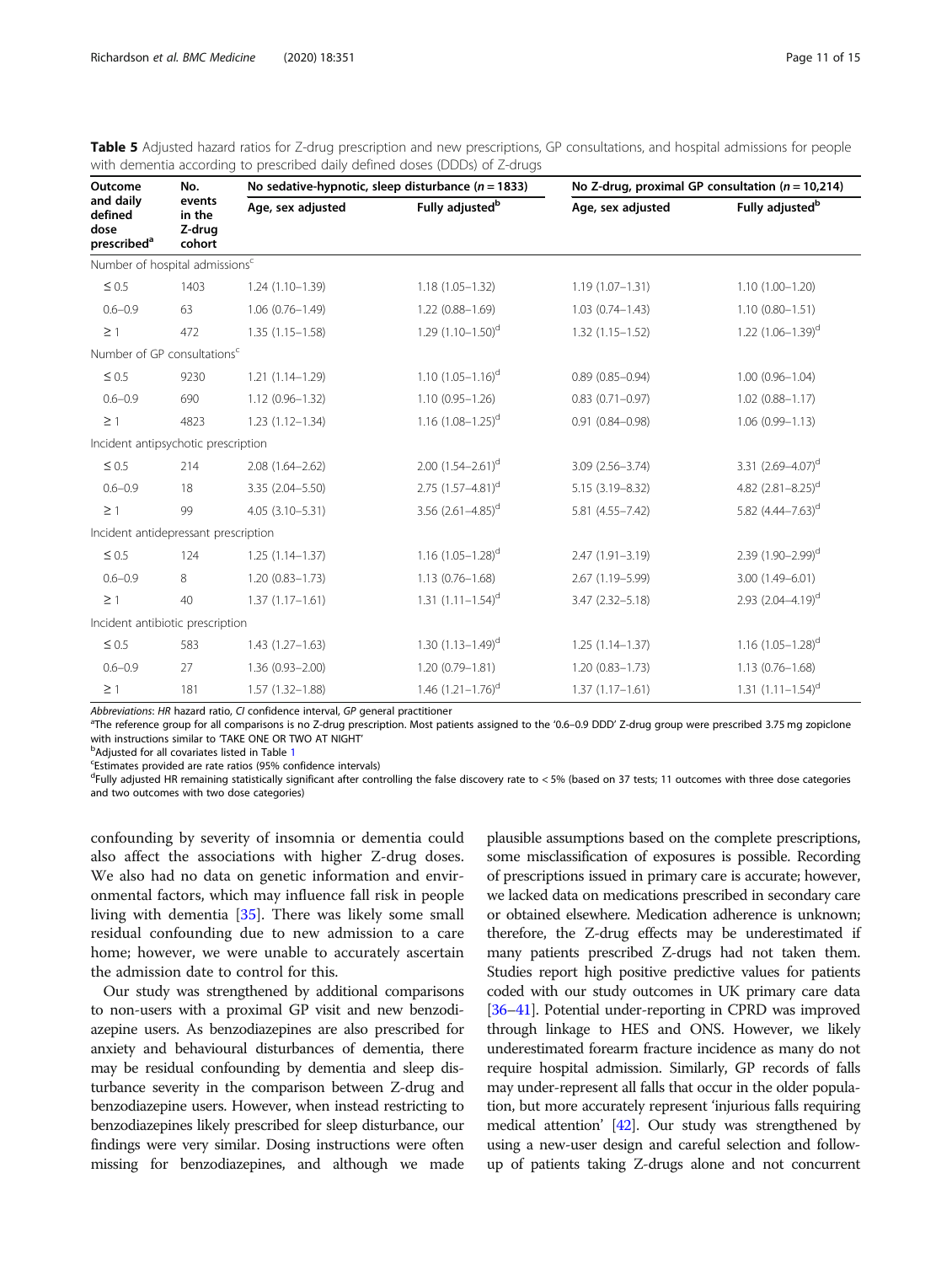with other sedative-hypnotics [\[43](#page-13-0), [44\]](#page-13-0). Our findings are generalizable to most people with diagnosed dementia and sleep disturbance. Few patients were prescribed zaleplon or zolpidem and none eszopiclone; however, as they exert the same pharmacological action as zopiclone, the adverse effects of these agents are likely similar.

#### Comparison with other studies Fractures

Few studies have examined Z-drug dose and fracture risk. Greater risks of hip fracture were reported among older US care home residents taking higher dose Zdrugs, although limited by small numbers [[45\]](#page-13-0). Additionally, few studies have examined fracture risk in PlwD taking Z-drugs. Consistent with our findings, a study of hospital records of PlwD in Japan reported increased fracture risks with Z-drug use, but they were unable to ascertain whether the prescription was given before or after the fracture [[46\]](#page-13-0). Various studies report associations between Z-drugs and fracture risk, and specifically hip fracture risk, in older adults [[12,](#page-13-0) [13](#page-13-0)]. However, our study and others suggest this relative risk is lower in PlwD [\[47,](#page-13-0) [48](#page-13-0)]. For example, in US nursing home residents, greater odds ratios were estimated between non-benzodiazepine hypnotic drug use and hip fracture in residents with no or only mild cognitive impairment than with moderate-severe cognitive impairment [\[47\]](#page-13-0). Z-drugs likely increase fracture risk through their effects on gait and balance [[49](#page-13-0), [50](#page-13-0)]. A randomised trial reported more tandem walk failures upon nighttime awakening among older adults randomised to 5 mg zolpidem compared to placebo [\[51](#page-13-0)].

#### Falls

Z-drugs were originally claimed to cause fewer falls than benzodiazepines [\[52](#page-13-0)]; however, we found similar or larger effects. This is consistent with findings from older men in the Osteoporotic Fractures in Men study [\[53](#page-13-0)]. More fall-related injuries were observed with Z-drug use in older people in Taiwan, with greater frequencies when prescribed > 0.6 DDDs [[54](#page-14-0)]. Increased fall rates have also been observed with dose increases in sedative-hypnotics in nursing home residents with dementia [\[55](#page-14-0)].

#### Cardiovascular outcomes

Similar to us, more strokes were observed in the Medicine use and Alzheimer's disease (MEDALZ) cohort prescribed Z-drugs and adults in Taiwan prescribed zolpidem [\[15](#page-13-0), [56\]](#page-14-0). Unfortunately, neither study estimated dose-specific risks. Mechanisms for Z-drugs causing increased stroke risk are uncertain, but could relate to decreased local cerebral blood flow [\[56](#page-14-0)]. However, as prolonged sleep disturbances likely increase stroke risk,

residual confounding by sleep disturbance severity and duration could underlie reported associations [[57\]](#page-14-0).

#### Infections

Analysis of RCT data, generally in younger adults, indicated possible 1.5–2-fold increased infection risks when taking zopiclone and zolpidem [[58](#page-14-0)]. We found inconsistent evidence of increased bacterial infection risk with higher dose Z-drugs. Other studies in older adults, including a MEDALZ cohort study, report no association between Z-drug use and risk of pneumonia [\[59](#page-14-0)–[61\]](#page-14-0). Together, these suggest that if acute infection risk increases with higher dose Z-drug use in PlwD, then it is likely to be small, and our study was underpowered to detect it.

#### **Mortality**

Consistent with our findings, a MEDALZ cohort study found benzodiazepine use associated with increased mortality, but not Z-drugs [[62](#page-14-0)]. Studies on Z-drug or benzodiazepine use and mortality in adults have been conflicting, and reported associations may simply stem from increased usage of benzodiazepines with approaching death [\[63\]](#page-14-0).

#### Healthcare utilisation

We observed greater subsequent initiation of antipsychotics and antidepressants among Z-drug users, similarly observed by older people prescribed Z-drugs in a Taiwan study [[54](#page-14-0)]. This likely reflects the increased behavioural and psychological symptoms of dementia as it progresses. The increased hospital visits we observed post-Z-drug initiation could partly reflect the increased fracture and stroke rates in these patients. The Taiwan study also reported greater rates of fall-related injuries requiring hospitalisation among Z-drug users [[54](#page-14-0)].

#### Conclusions

Higher doses of Z-drugs should be avoided in PlwD due to increased fracture and stroke risks. One in six PlwD in our study was commenced at 7.5 mg zopiclone or equivalent daily. Prescribers should use the lowest effective dose in the elderly and use simple specific drug regimens, and this advice needs implementing in national guidelines  $[64, 65]$  $[64, 65]$  $[64, 65]$  $[64, 65]$  $[64, 65]$ . Our findings suggest that the safety profile of Z-drugs should be considered similar to benzodiazepines in PlwD. Although the risks associated with low-dose Z-drugs were small, as the effectiveness of Zdrugs is also unproven in dementia, we advise adhering to the Beers criteria guidelines of avoiding Z-drug use in PlwD, where possible [\[66\]](#page-14-0). Alternative strategies should be sought for sleep disturbance other than Z-drug or benzodiazepine dose escalation. Where pharmacological management of sleep disturbance is initiated, fracture risk management plans are implemented, and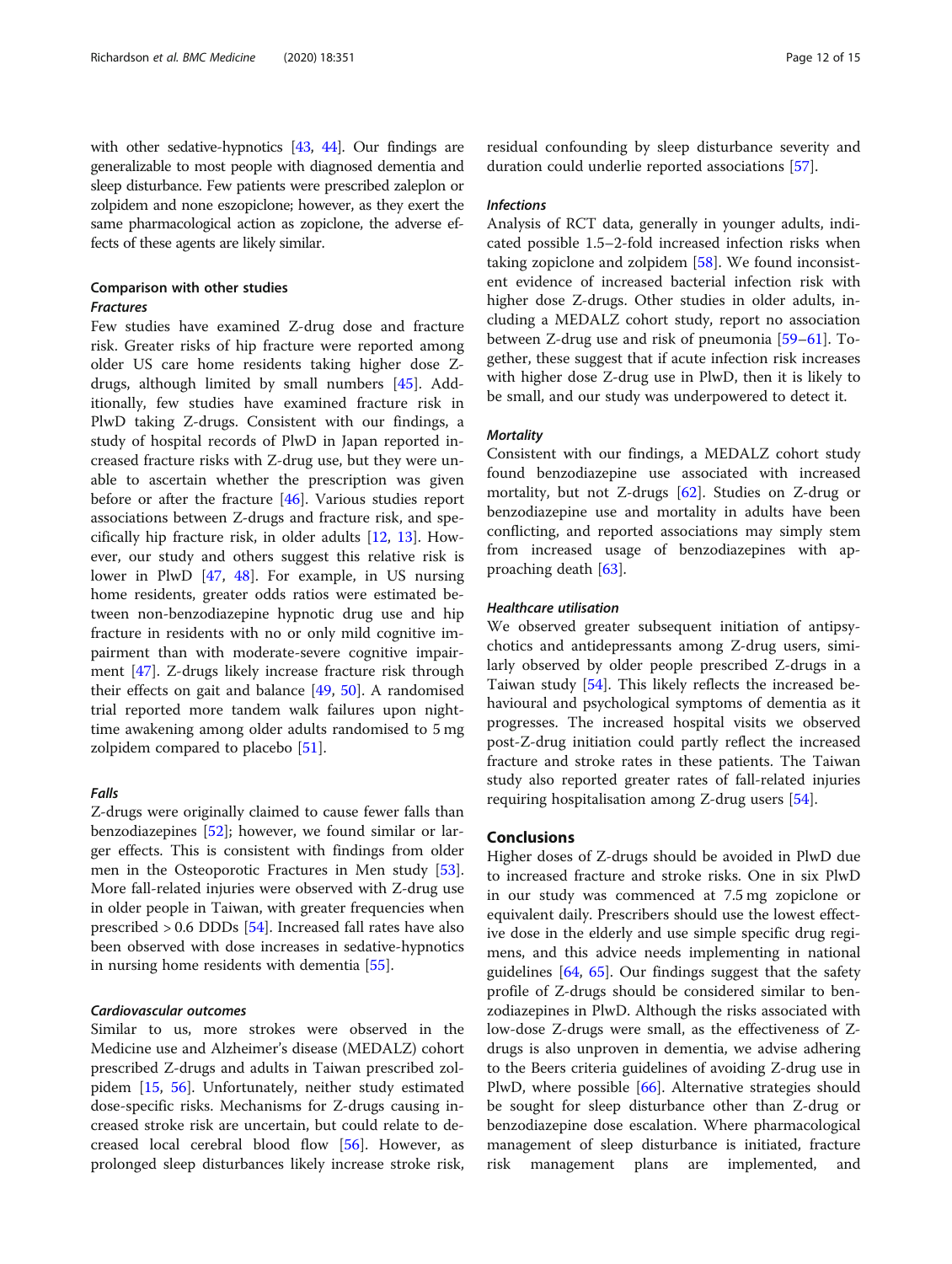<span id="page-12-0"></span>prescriptions regularly reviewed to mitigate potential adverse health outcomes. This gives a clear and important steer for the use of hypnotics in people with dementia in clinical practice. This evidence is currently particularly important as social isolation related to the COVID-19 pandemic may increase the frequency of neuropsychiatric symptoms in dementia [\[67\]](#page-14-0) and limit resources to offer non-pharmacological management approaches.

#### Supplementary information

Supplementary information accompanies this paper at [https://doi.org/10.](https://doi.org/10.1186/s12916-020-01821-5) [1186/s12916-020-01821-5](https://doi.org/10.1186/s12916-020-01821-5).

Additional file 1. Read codes to define dementia in CPRD, excluded patients and sleep disturbance.

Additional file 2. Dementia and sleep disturbance validation study.

Additional file 3. Read codes in CPRD and ICD-10 codes in HES and ONS to define the outcomes.

Additional file 4. Study protocol registration, Definition of covariates and Multiple Imputation Methods.

Additional file 5. Additional exclusion criteria, frequency of missing data, dose changes during follow-up, additional analysis results tables and flowchart of patient selection.

#### Abbreviations

ATC: Anatomical Therapeutic Chemical; BMI: Body mass index; CPRD: Clinical Practice Research Datalink; DDD: Defined daily doses; GP: General practitioner; HES: Hospital Episode Statistics; ICD-10: International classification of diseases 10th revision; MEDALZ: Medicine use and Alzheimer's disease; NNH: Number needed to harm; ONS: Office of National Statistics; PlwD: People living with dementia; PPI: Patient and Public Involvement; TCA: Tricyclic antidepressant

#### Acknowledgements

We thank our PPI and healthcare professional advisory group members for their valuable contributions to the study including Kate Massey, Peter Richmond, Lesley Evans, Heather Edwards, Tris Jackson, Mandi Bowhill, Amander Wellings, Rebecca Harmston, Dr. Jay Foden, Dr. Maureen Tilford, Daisy Lo, Magda Turczyn, and Liz Yaxley. Kate Massey and Mandi Bowhill were also members of the study steering committee. We also thank the PPI group coordinator Rhianna Broadway (Inspire, Norfolk and Suffolk NHS Foundation Trust) and the healthcare professional advisory group coordinator Sarah Housden (UEA) for their support during the study. We are grateful to the general practitioners who completed the GP questionnaires as part of the validation study.

#### Authors' contributions

KR, YKL, CF, IM, GMS, NS, AA, CB, and RH conceived and developed the initial study. KR and GMS drafted the statistical analysis plan. KR, NS, IM, CF, RH, and YKL developed the code lists. KR conducted the statistical analysis and wrote the first manuscript draft, and all authors contributed to the interpretation of findings and revision of the manuscript. The authors read and approved the final manuscript.

#### Funding

This research was funded and commissioned by the National Institute of Health Research (NIHR) under their Health Technology Assessment (HTA) programme (NIHR HTA: 14/221/02). KR received additional support from the NIHR East of England Collaboration for Leadership in Applied Health Research & Care. RH is supported by the UCLH NIHR BRC. The funders had no role in the design of the study, analysis, or interpretation of the findings. The views and opinions expressed are those of the authors and do not necessarily reflect those of the National Health Service, NIHR, or the Department of Health.

#### Availability of data and materials

This study is based on data from the Clinical Practice Research Datalink obtained under licence from the UK Medicines and Healthcare products Regulatory Agency (MHRA). However, the interpretation and conclusions contained in this report are those of the authors alone. Linked data from the Clinical Practice Research Datalink is available directly from CPRD. Full code lists for the covariates are available from the corresponding author at [kathryn.richardson@uea.ac.uk.](mailto:kathryn.richardson@uea.ac.uk)

#### Ethics approval and consent to participate

The study was approved by the Independent Scientific Advisory Committee for CPRD for Clinical Practice Research Datalink research (protocol 16\_181). No further ethical approval was required for the analysis of the data. The CPRD Group has obtained ethical approval from a multi-centre research ethics committee for all purely observational research using CPRD data.

#### Consent for publication

Not applicable

#### Competing interests

The authors declare no support from any organisation for the submitted work beyond the NIHR grants listed above; YKL reports personal fees from Thame Pharmaceuticals outside of the submitted work, and CB reports grants and personal fees from Acadia pharmaceutical company and Lundbeck and personal fees from Roche, Otusaka, Novartis, Eli Lilly, and Pfizer; no other relationships or activities that could appear to have influenced the submitted work.

#### Author details

<sup>1</sup>Norwich Medical School, University of East Anglia, Norwich NR4 7TJ, UK <sup>2</sup>School of Life and Health Sciences, Aston University, Birmingham B4 7ET, UK. <sup>3</sup> Division of Psychiatry, UCL Division of Psychiatry, University College London, Maple House, 149 Tottenham Court Road, London W1T 7NF, UK. 4 School of Health Sciences, University of East Anglia, Norwich NR4 7TJ, UK. <sup>5</sup>Medical School, University of Exeter, Exeter EX1 2LU, UK. <sup>6</sup>Quadram Institute Bioscience, Norwich Research Park, Norwich NR4 7UQ, UK.

# Received: 14 July 2020 Accepted: 20 October 2020

#### References

- 1. Guarnieri B, Adorni F, Musicco M, et al. Prevalence of sleep disturbances in mild cognitive impairment and dementing disorders: a multicenter Italian clinical cross-sectional study on 431 patients. Dement Geriatr Cogn Disord. 2012;33:50–8. [https://doi.org/10.1159/000335363.](https://doi.org/10.1159/000335363)
- 2. Gitlin LN, Hodgson N, Piersol CV, et al. Correlates of quality of life for individuals with dementia living at home: the role of home environment, caregiver, and patient-related characteristics. Am J Geriatr Psychiatry Off J Am Assoc Geriatr Psychiatry. 2014;22:587–97. [https://doi.org/10.1016/j.jagp.](https://doi.org/10.1016/j.jagp.2012.11.005) [2012.11.005.](https://doi.org/10.1016/j.jagp.2012.11.005)
- 3. McCurry SM, Logsdon RG, Teri L, et al. Characteristics of sleep disturbance in community-dwelling Alzheimer's disease patients. J Geriatr Psychiatry Neurol. 1999;12:53–9. [https://doi.org/10.1177/089198879901200203.](https://doi.org/10.1177/089198879901200203)
- 4. Pollak CP, Perlick D. Sleep problems and institutionalization of the elderly. J Geriatr Psychiatry Neurol. 1991;4:204–10.
- 5. Ashton H. Guidelines for the rational use of benzodiazepines. When and what to use. Drugs. 1994;48:25–40. [https://doi.org/10.2165/00003495-](https://doi.org/10.2165/00003495-199448010-00004) [199448010-00004.](https://doi.org/10.2165/00003495-199448010-00004)
- 6. Tannenbaum C, Paquette A, Hilmer S, et al. A systematic review of amnestic and non-amnestic mild cognitive impairment induced by anticholinergic, antihistamine, GABAergic and opioid drugs. Drugs Aging. 2012;29:639–58.
- 7. Swift CG, Swift MR, Hamley J, et al. Side-effect 'tolerance' in elderly longterm recipients of benzodiazepine hypnotics. Age Ageing. 1984;13:335–43. [https://doi.org/10.1093/ageing/13.6.335.](https://doi.org/10.1093/ageing/13.6.335)
- 8. Brett J, Murnion B. Management of benzodiazepine misuse and dependence. Aust Prescr. 2015;38:152–5. [https://doi.org/10.18773/austprescr.](https://doi.org/10.18773/austprescr.2015.055) [2015.055.](https://doi.org/10.18773/austprescr.2015.055)
- 9. Woolcott JC, Richardson KJ, Wiens MO, et al. Meta-analysis of the impact of 9 medication classes on falls in elderly persons. Arch Intern Med. 2009;169: 1952–60. <https://doi.org/10.1001/archinternmed.2009.357>.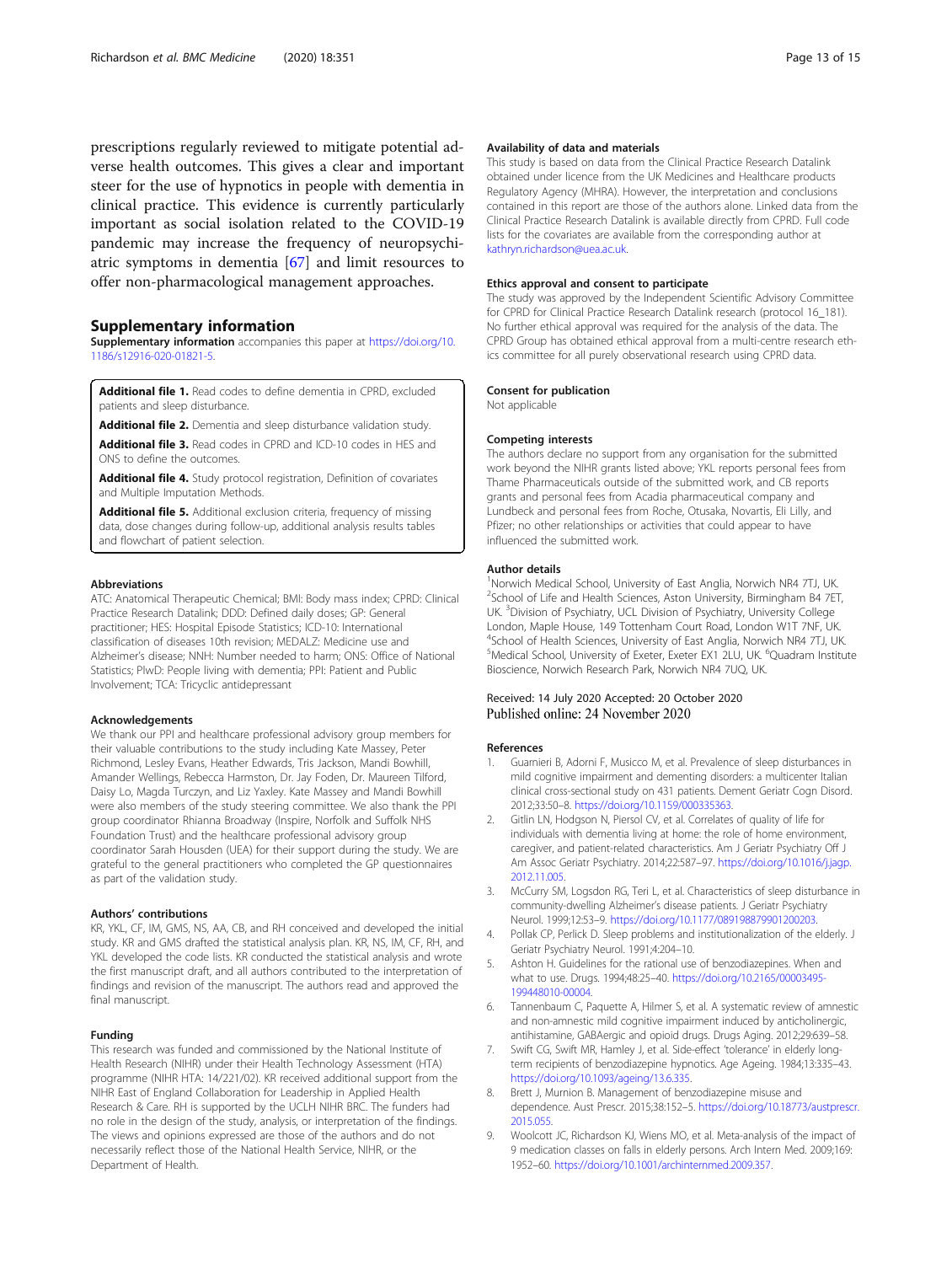- <span id="page-13-0"></span>10. Gunja N. The clinical and forensic toxicology of Z-drugs. J Med Toxicol. 2013;9:155–62. [https://doi.org/10.1007/s13181-013-0292-0.](https://doi.org/10.1007/s13181-013-0292-0)
- 11. Glass J, Lanctôt KL, Herrmann N, et al. Sedative hypnotics in older people with insomnia: meta-analysis of risks and benefits. BMJ. 2005;331:1169. [https://doi.org/10.1136/bmj.38623.768588.47.](https://doi.org/10.1136/bmj.38623.768588.47)
- 12. Treves N, Perlman A, Kolenberg Geron L, et al. Z-drugs and risk for falls and fractures in older adults-a systematic review and meta-analysis. Age Ageing. 2018;47:201–8. [https://doi.org/10.1093/ageing/afx167.](https://doi.org/10.1093/ageing/afx167)
- 13. Donnelly K, Bracchi R, Hewitt J, et al. Benzodiazepines, Z-drugs and the risk of hip fracture: a systematic review and meta-analysis. Plos One. 2017;12: e0174730. <https://doi.org/10.1371/journal.pone.0174730>.
- 14. Huang C-Y, Chou FH-C, Huang Y-S, et al. The association between zolpidem and infection in patients with sleep disturbance. J Psychiatr Res. 2014;54: 116–20. <https://doi.org/10.1016/j.jpsychires.2014.03.017>.
- 15. Huang W-S, Tsai C-H, Lin C-C, et al. Relationship between zolpidem use and stroke risk: a Taiwanese population–based case-control study. J Clin Psychiatry. 2013;74:e433–8. <https://doi.org/10.4088/JCP.12m08181>.
- 16. Parsaik AK, Mascarenhas SS, Khosh-Chashm D, et al. Mortality associated with anxiolytic and hypnotic drugs—a systematic review and meta-analysis. Aust N Z J Psychiatry. 2015:0004867415616695. [https://doi.org/10.1177/](https://doi.org/10.1177/0004867415616695) [0004867415616695](https://doi.org/10.1177/0004867415616695).
- 17. Givens JL, Sanft TB, Marcantonio ER. Functional recovery after hip fracture: the combined effects of depressive symptoms, cognitive impairment, and delirium. J Am Geriatr Soc. 2008;56:1075–9. [https://doi.org/10.1111/j.1532-](https://doi.org/10.1111/j.1532-5415.2008.01711.x) [5415.2008.01711.x.](https://doi.org/10.1111/j.1532-5415.2008.01711.x)
- 18. McCleery J, Cohen DA, Sharpley AL. Pharmacotherapies for sleep disturbances in dementia. Cochrane Database Syst Rev Published Online First: 2016. doi:[https://doi.org/10.1002/14651858.CD009178.pub3.](https://doi.org/10.1002/14651858.CD009178.pub3)
- 19. Gustafsson M, Karlsson S, Gustafson Y, et al. Psychotropic drug use among people with dementia – a six-month follow-up study. BMC Pharmacol Toxicol. 2013;14:56. <https://doi.org/10.1186/2050-6511-14-56>.
- 20. Sivertsen B, Omvik S, Pallesen S, et al. Cognitive behavioral therapy vs zopiclone for treatment of chronic primary insomnia in older adults: a randomized controlled trial. JAMA. 2006;295:2851–8. [https://doi.org/10.1001/](https://doi.org/10.1001/jama.295.24.2851) [jama.295.24.2851.](https://doi.org/10.1001/jama.295.24.2851)
- 21. Herrett E, Gallagher AM, Bhaskaran K, et al. Data resource profile: clinical practice research datalink (CPRD). Int J Epidemiol. 2015;44:827–36. [https://](https://doi.org/10.1093/ije/dyv098) [doi.org/10.1093/ije/dyv098.](https://doi.org/10.1093/ije/dyv098)
- 22. Chisholm J. The Read clinical classification. Br Med J. 1990;300:1092. [https://](https://doi.org/10.1136/bmj.300.6732.1092) [doi.org/10.1136/bmj.300.6732.1092.](https://doi.org/10.1136/bmj.300.6732.1092)
- 23. Herbert A, Wijlaars L, Zylbersztejn A, et al. Data resource profile: Hospital Episode Statistics Admitted Patient Care (HES APC). Int J Epidemiol. 2017;46: 1093–1093i. [https://doi.org/10.1093/ije/dyx015.](https://doi.org/10.1093/ije/dyx015)
- 24. Patel V. Deaths registered in England and Wales: 2017. London: Office for National Statistics; 2018.
- 25. Department for Communities and Local Government, UK Government. English indices of deprivation 2015. [https://www.gov.uk/government/](https://www.gov.uk/government/statistics/english-indices-of-deprivation-2015) [statistics/english-indices-of-deprivation-2015.](https://www.gov.uk/government/statistics/english-indices-of-deprivation-2015) Accessed 22 Oct 2019.
- 26. Lawlor DA, Tilling K, Davey SG. Triangulation in aetiological epidemiology. Int J Epidemiol. 2016;45:1866–86. <https://doi.org/10.1093/ije/dyw314>.
- 27. Rogers W. Regression standard errors in clustered samples. Stata Tech Bull 1994;3[.https://econpapers.repec.org/article/tsjstbull/y\\_3a1994\\_3av\\_3a3\\_3](https://econpapers.repec.org/article/tsjstbull/y_3a1994_3av_3a3_3ai_3a13_3asg17.htm) [ai\\_3a13\\_3asg17.htm.](https://econpapers.repec.org/article/tsjstbull/y_3a1994_3av_3a3_3ai_3a13_3asg17.htm) Accessed 11 Dec 2019.
- 28. Grambsch PM, Therneau TM. Proportional hazards tests and diagnostics based on weighted residuals. Biometrika. 1994;81:515–26. [https://doi.org/10.](https://doi.org/10.1093/biomet/81.3.515) [1093/biomet/81.3.515.](https://doi.org/10.1093/biomet/81.3.515)
- 29. Groenwold RHH, Klungel OH, Altman DG, et al. Adjustment for continuous confounders: an example of how to prevent residual confounding. CMAJ Can Med Assoc J. 2013;185:401–6. [https://doi.org/](https://doi.org/10.1503/cmaj.120592) [10.1503/cmaj.120592.](https://doi.org/10.1503/cmaj.120592)
- 30. De Laet C, Kanis JA, Odén A, et al. Body mass index as a predictor of fracture risk: a meta-analysis. Osteoporos Int. 2005;16:1330–8. [https://doi.org/](https://doi.org/10.1007/s00198-005-1863-y) [10.1007/s00198-005-1863-y.](https://doi.org/10.1007/s00198-005-1863-y)
- 31. Altman DG, Andersen PK. Calculating the number needed to treat for trials where the outcome is time to an event. BMJ. 1999;319:1492–5.
- 32. White IR, Royston P, Wood AM. Multiple imputation using chained equations: issues and guidance for practice. Stat Med. 2011;30:377–99. [https://doi.org/10.1002/sim.4067.](https://doi.org/10.1002/sim.4067)
- 33. Benjamini Y, Hochberg Y. Controlling the false discovery rate: a practical and powerful approach to multiple testing. J R Stat Soc Ser B Methodol. 1995;57:289–300. [https://doi.org/10.2307/2346101.](https://doi.org/10.2307/2346101)
- 34. Sterne JA, Hernán MA, Reeves BC, et al. ROBINS-I: a tool for assessing risk of bias in non-randomised studies of interventions. BMJ. 2016;355:i4919. <https://doi.org/10.1136/bmj.i4919>.
- 35. Sharma S, Mueller C, Stewart R, et al. Predictors of falls and fractures leading to hospitalization in people with dementia: a representative cohort study. J Am Med Dir Assoc. 2018;19:607–12. [https://doi.org/10.1016/j.jamda.2018.03.](https://doi.org/10.1016/j.jamda.2018.03.009) [009.](https://doi.org/10.1016/j.jamda.2018.03.009)
- 36. Khan NF, Harrison SE, Rose PW. Validity of diagnostic coding within the General Practice Research Database: a systematic review. Br J Gen Pract. 2010;60:e128–36. <https://doi.org/10.3399/bjgp10X483562>.
- 37. Staa T-PV, Abenhaim L. The quality of information recorded on a UK database of primary care records: a study of hospitalizations due to hypoglycemia and other conditions. Pharmacoepidemiol Drug Saf. 1994;3: 15–21. <https://doi.org/10.1002/pds.2630030106>.
- 38. Huerta C, Johansson S, Wallander M, et al. Risk factors and short-term mortality of venous thromboembolism diagnosed in the primary care setting in the United Kingdom. Arch Intern Med. 2007;167:935–43. [https://](https://doi.org/10.1001/archinte.167.9.935) [doi.org/10.1001/archinte.167.9.935.](https://doi.org/10.1001/archinte.167.9.935)
- 39. Ruigómez A, Martín-Merino E, Rodríguez LAG. Validation of ischemic cerebrovascular diagnoses in the health improvement network (THIN). Pharmacoepidemiol Drug Saf. 2010;19:579–85. [https://doi.org/10.1002/pds.](https://doi.org/10.1002/pds.1919) [1919](https://doi.org/10.1002/pds.1919).
- 40. Gibbs RG, Newson R, Lawrenson R, et al. Diagnosis and initial management of stroke and transient ischemic attack across UK health regions from 1992 to 1996: experience of a national primary care database. Stroke. 2001;32: 1085–90. [https://doi.org/10.1161/01.str.32.5.1085.](https://doi.org/10.1161/01.str.32.5.1085)
- 41. Derby LE, Myers MW, Jick H. Use of dexfenfluramine, fenfluramine and phentermine and the risk of stroke. Br J Clin Pharmacol. 1999;47:565–9. <https://doi.org/10.1046/j.1365-2125.1999.00928.x>.
- 42. Gribbin J, Hubbard R, Smith C, et al. Incidence and mortality of falls amongst older people in primary care in the United Kingdom. QJM. 2009; 102:477–83. <https://doi.org/10.1093/qjmed/hcp064>.
- 43. Ray WA. Evaluating medication effects outside of clinical trials: new-user designs. Am J Epidemiol. 2003;158:915–20. [https://doi.org/10.1093/aje/](https://doi.org/10.1093/aje/kwg231) [kwg231.](https://doi.org/10.1093/aje/kwg231)
- 44. Schneeweiss S, Patrick AR, Stürmer T, et al. Increasing levels of restriction in pharmacoepidemiologic database studies of elderly and comparison with randomized trial results. Med Care. 2007;45:S131–42. [https://doi.org/10.1097/](https://doi.org/10.1097/MLR.0b013e318070c08e) [MLR.0b013e318070c08e.](https://doi.org/10.1097/MLR.0b013e318070c08e)
- 45. Dore DD, Zullo AR, Mor V, et al. Age, sex, and dose effects of nonbenzodiazepine hypnotics on hip fracture in nursing home residents. J Am Med Dir Assoc. 2018;19:328–332.e2. [https://doi.org/10.1016/j.jamda.2017.](https://doi.org/10.1016/j.jamda.2017.09.015) [09.015](https://doi.org/10.1016/j.jamda.2017.09.015).
- 46. Tamiya H, Yasunaga H, Matusi H, et al. Hypnotics and the occurrence of bone fractures in hospitalized dementia patients: a matched case-control study using a national inpatient database. Plos One. 2015;10:e0129366. [https://doi.org/10.1371/journal.pone.0129366.](https://doi.org/10.1371/journal.pone.0129366)
- 47. Berry SD, Lee Y, Cai S, et al. Nonbenzodiazepine sleep medication use and hip fractures in nursing home residents. JAMA Intern Med. 2013;173:754–61. <https://doi.org/10.1001/jamainternmed.2013.3795>.
- 48. Tolppanen A-M, Taipale H, Tanskanen A, et al. Comparison of predictors of hip fracture and mortality after hip fracture in community-dwellers with and without Alzheimer's disease – exposure-matched cohort study. BMC Geriatr. 2016;16:204. [https://doi.org/10.1186/s12877-016-0383-2.](https://doi.org/10.1186/s12877-016-0383-2)
- 49. Finkle WD, Der JS, Greenland S, et al. Risk of fractures requiring hospitalization after an initial prescription for zolpidem, alprazolam, lorazepam, or diazepam in older adults. J Am Geriatr Soc. 2011;59:1883–90. <https://doi.org/10.1111/j.1532-5415.2011.03591.x>.
- 50. Brandt J, Leong C. Benzodiazepines and Z-drugs: an updated review of major adverse outcomes reported on in epidemiologic research. Drugs RD. 2017;17:493–507. <https://doi.org/10.1007/s40268-017-0207-7>.
- 51. Frey DJ, Ortega JD, Wiseman C, et al. Influence of zolpidem and sleep inertia on balance and cognition during nighttime awakening: a randomized placebo-controlled trial. J Am Geriatr Soc. 59:73–81. [https://doi.](https://doi.org/10.1111/j.1532-5415.2010.03229.x) [org/10.1111/j.1532-5415.2010.03229.x](https://doi.org/10.1111/j.1532-5415.2010.03229.x).
- 52. Allain H, Bentué-Ferrer D, Polard E, et al. Postural instability and consequent falls and hip fractures associated with use of hypnotics in the elderly: a comparative review. Drugs Aging. 2005;22:749–65.
- 53. Diem SJ, Ewing SK, Stone KL, et al. Use of non-benzodiazepine sedative hypnotics and risk of falls in older men. J Gerontol Geriatr Res. 2014;3:158. <https://doi.org/10.4172/2167-7182.1000158>.